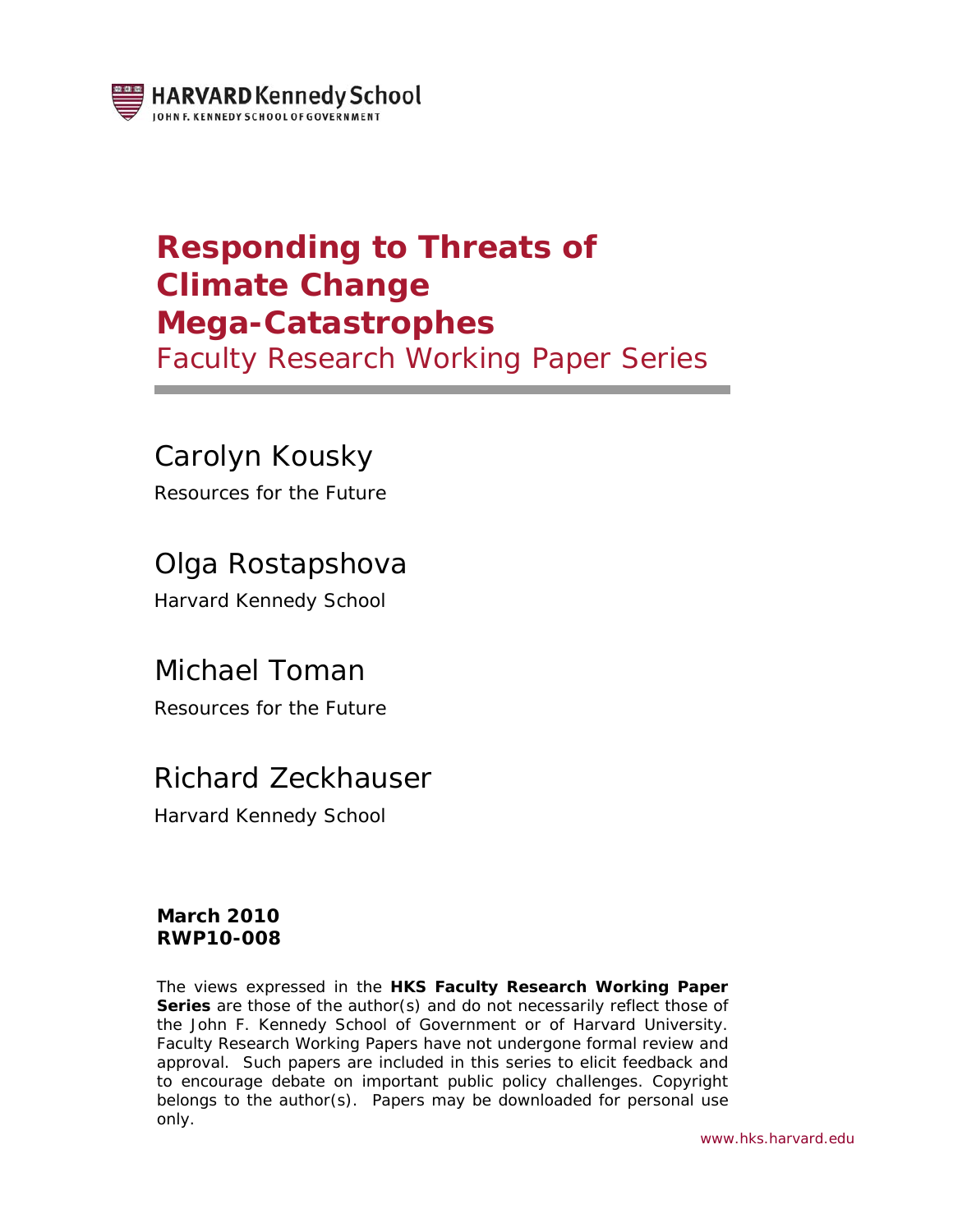DISCUSSION PAPER

**November 2009 RFF DP 09-45** 

# Responding to Threats of Climate Change Mega-Catastrophes

**Carolyn Kousky, Olga Rostapshova, Michael Toman, and Richard Zeckhauser** 

**1616 P St. NW Washington, DC 20036 202-328-5000 www.rff.org** 

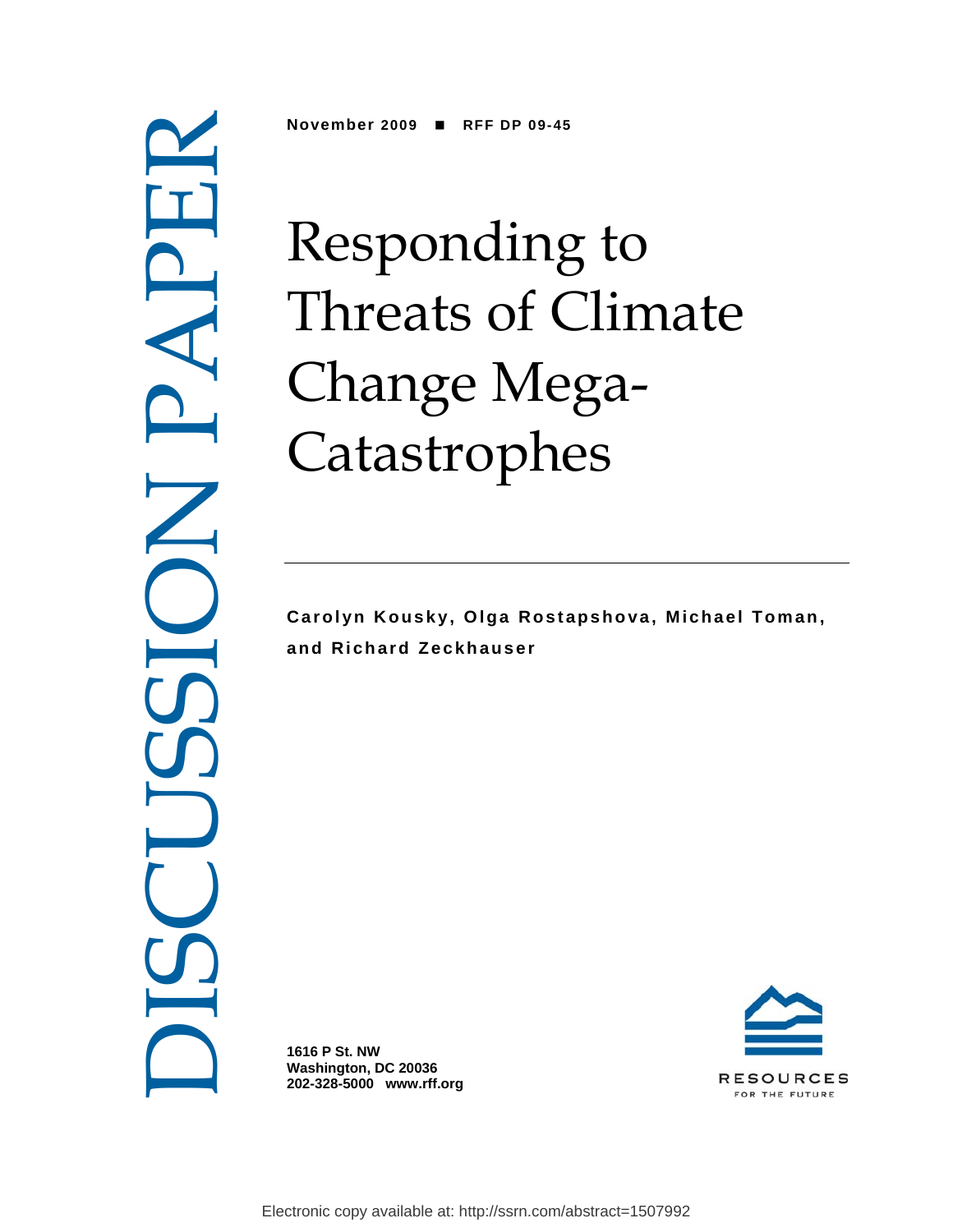# **Responding to Threats of Climate Change Mega-Catastrophes**

Carolyn Kousky, Olga Rostapshova, Michael Toman, and Richard Zeckhauser

### **Abstract**

There is a low but uncertain probability that climate change could trigger "mega-catastrophes," severe and at least partly irreversible adverse effects across broad regions. This paper first discusses the state of current knowledge and the defining characteristics of potential climate change mega-catastrophes. While some of these characteristics present difficulties for using standard rational choice methods to evaluate response options, there is still a need to balance the benefits and costs of different possible responses with appropriate attention to the uncertainties. To that end, we present a qualitative analysis of three options for mitigating the risk of climate mega-catastrophes—drastic abatement of greenhouse gas emissions, development and implementation of geoengineering, and large-scale ex ante adaptation against the criteria of efficacy, cost, robustness, and flexibility. We discuss the composition of a sound portfolio of initial investments in reducing the risk of climate change mega-catastrophes.

**Key Words:** climate change, catastrophe, risk, decisionmaking under uncertainty

### **JEL Classification Numbers:** D81, Q54

© 2009 Resources for the Future. All rights reserved. No portion of this paper may be reproduced without permission of the authors.

Discussion papers are research materials circulated by their authors for purposes of information and discussion. They have not necessarily undergone formal peer review.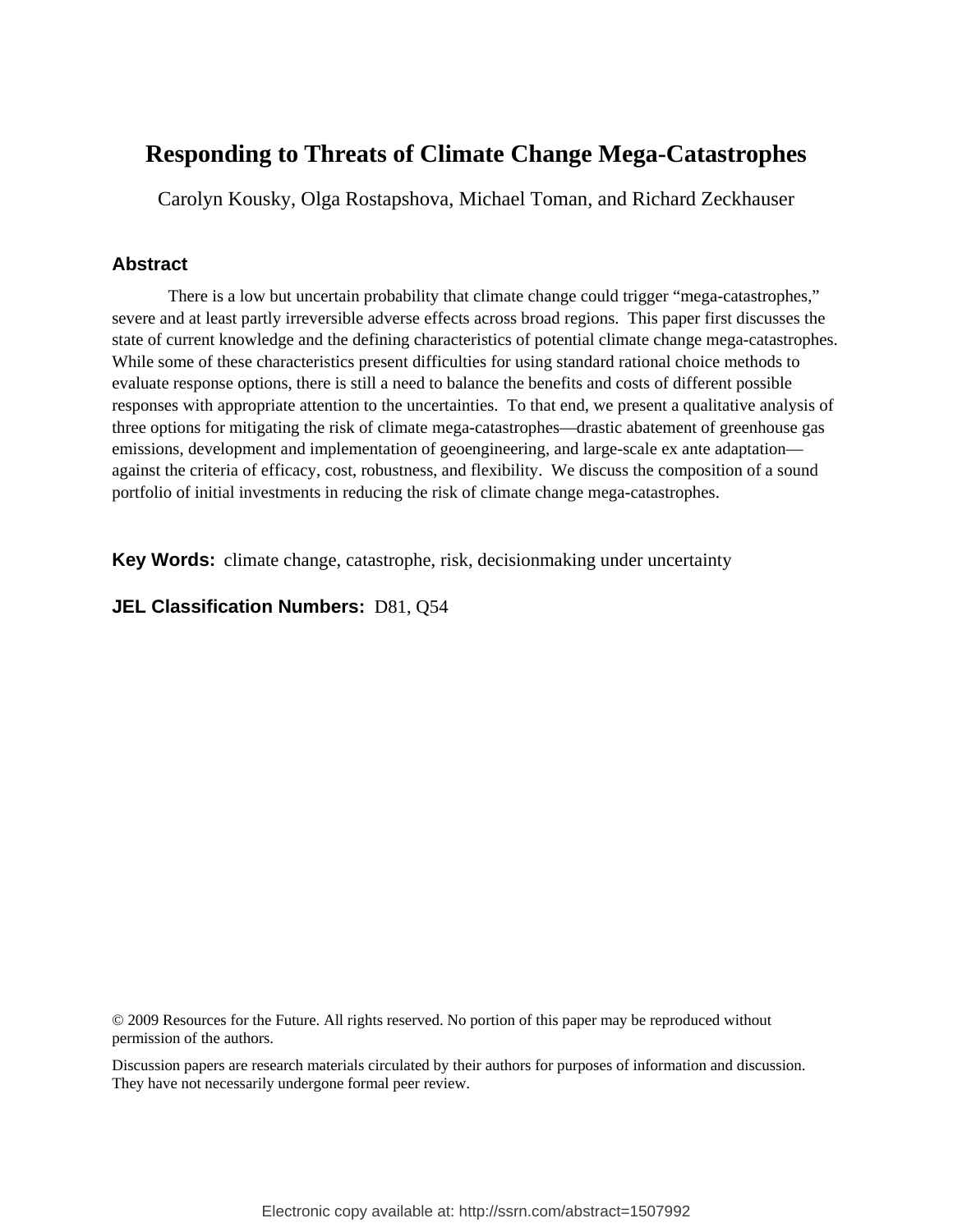## **Contents**

| 3.4 The Need for Rational Choice Approaches to Address Mega-Catastrophes 11 |  |
|-----------------------------------------------------------------------------|--|
|                                                                             |  |
|                                                                             |  |
|                                                                             |  |
|                                                                             |  |
|                                                                             |  |
|                                                                             |  |
|                                                                             |  |
|                                                                             |  |
|                                                                             |  |
|                                                                             |  |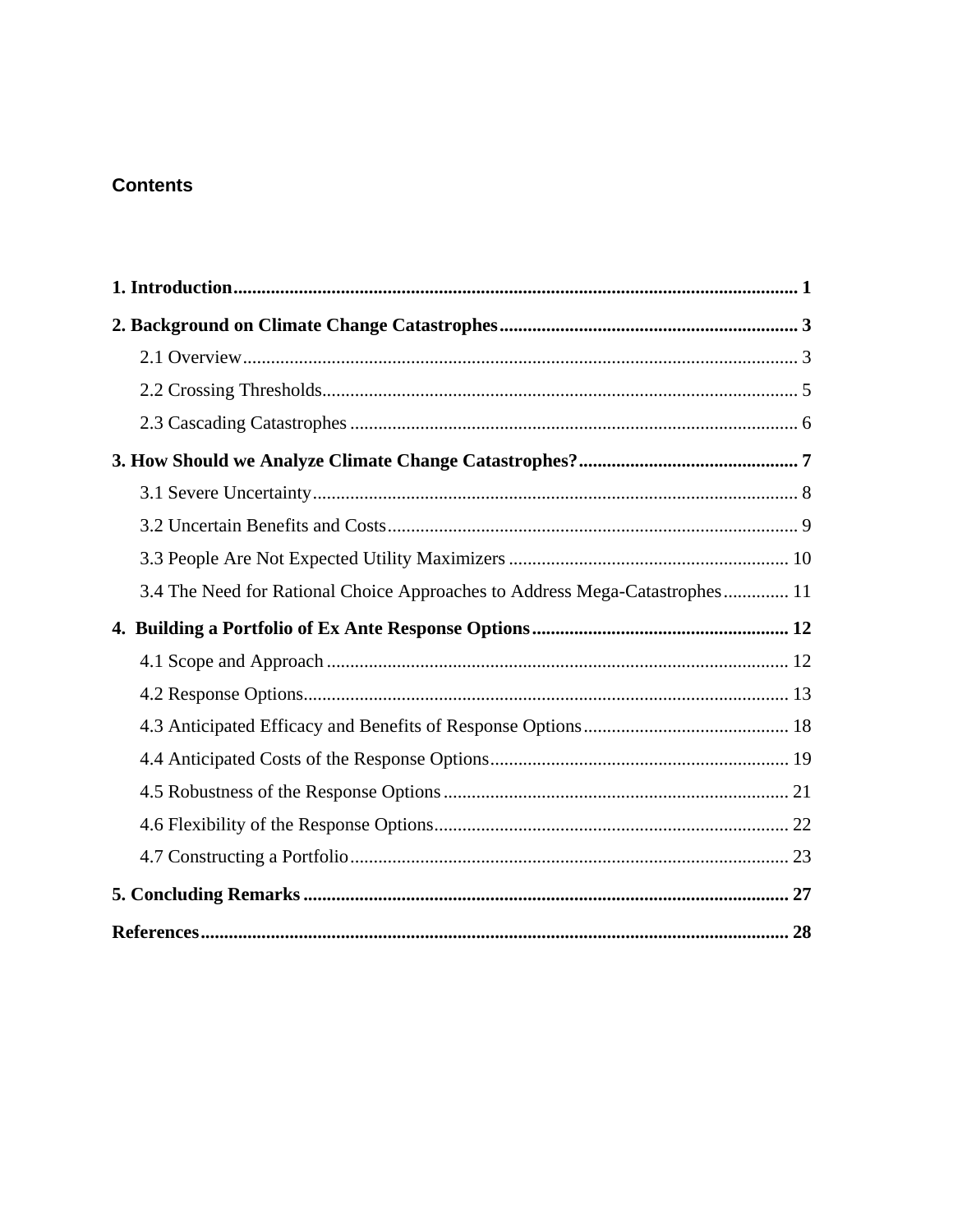# **Responding to Threats of Climate Change Mega-Catastrophes**

Carolyn Kousky, Olga Rostapshova, Michael Toman, and Richard Zeckhauser<sup>∗</sup>

### **1. Introduction**

1

There is a very low probability that climate change could trigger a mega-catastrophe. As we use the term here, a mega-catastrophe is an event that is global in scale and has a high degree of irreversibility—at least on relevant human time scales. Mega-catastrophes would severely affect the well-being of much if not most of the world, though they are likely to affect poor countries more seriously on a proportional basis than richer countries.<sup>1</sup> We refer to the more localized and more reversible extreme events, including droughts, floods, and hurricanes, as "disasters" to distinguish them from the mega-catastrophes we consider here.

Catastrophes are of particular concern because, while an exact quantification is not possible, the most extreme adverse impacts from climate change (e.g., the worst 1 percent of scenarios) may account for a large portion of expected losses. Consequently, focusing primarily on more likely or anticipated (albeit serious) outcomes may miss much of the problem in terms of risks from climate change. $2$ 

We consider two types of mega-catastrophes. The first is caused by the climate's crossing a threshold, triggering global impacts. Melting and collapse of ice sheets in the West Antarctic or Greenland leading to drastic sea level rise (several meters over time) is one example.

<sup>∗</sup> This paper derives from a background paper prepared for the Global Facility for Disaster Reduction and Recovery (GFDRR) Unit of the World Bank. We are grateful to GFDRR for its financial support and to Richard Posner, Kerry Emanuel, Robert Mendelsohn, Scott Barrett, Richard Somerville, and Apurva Sanghi for their constructive comments. Remaining errors are our own. The findings, interpretations, and conclusions expressed in this paper are entirely those of the authors. They do not necessarily represent the views of the International Bank for Reconstruction and Development/World Bank and its affiliated organizations nor those of the Executive Directors of the World Bank or the governments they represent. This paper is also published at the World Bank as Policy Research Working Paper 5127.

 $<sup>1</sup>$  In terms of absolute numbers, losses are likely to be larger in richer nations. As a percentage of wealth and</sup> standard of living, however, losses in less-developed countries are likely to be higher since many have insufficient capacities even for measures that could reduce damages from non-catastrophic climate change.

<sup>&</sup>lt;sup>2</sup> For many classes of disasters and catastrophes, the most extreme small percentage of the situations represents a significant proportion of the losses. We have witnessed this "fat tail" phenomenon recently with terrorist deaths and losses in a financial crisis. See Taleb (2007), Berger et al. (2008), and Kousky and Cooke (2009) for more on fat tails. Weitzman (2007) discusses how uncertainty can generate a fat-tailed climate change damage distribution.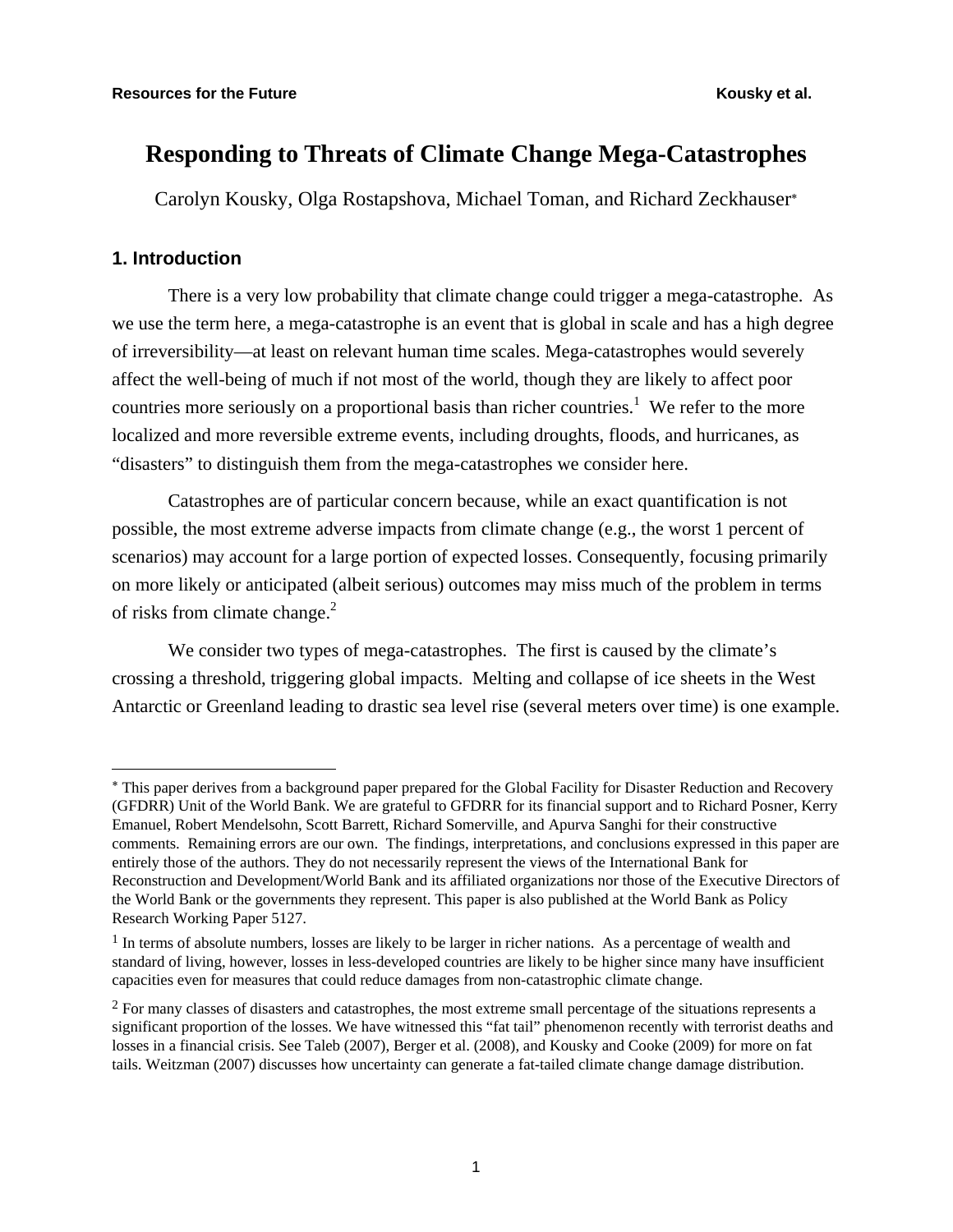A second type of potential mega-catastrophe could be created by "cascading consequences" of more localized climate change disasters that occur in relatively quick succession, with amplified effects becoming catastrophic, particularly if the disasters also occur in close spatial proximity.

From a policy perspective, the impacts of a mega-catastrophe must be viewed in terms of human impacts, not only impacts on the physical climate system*.* Thus, investment decisions in the near or medium term to mitigate the risks of potential catastrophes necessarily involve value judgments about what magnitude and speed of consequences are socially unacceptable. The anticipated consequences also need to be weighed against a variety of other risks society faces. In this paper, we do not analyze how much society should spend on reducing the risks of future mega-catastrophes relative to other threats. Instead, we provide a first-order analysis of a portfolio of response options, given that a decision has been made to reduce the risks.

Traditional responses to the risk of extreme events are of limited value in mitigating risks of a mega-catastrophe. The underlying changes in the climatic system could not be reversed over any time scale relevant for decisionmakers, limiting the efficacy of traditional recovery measures. Insurance markets will not function for these risks as they violate three key conditions of insurability: independent and identical losses, feasible premiums, and determinability of losses (Klein 2005). Impacts could be difficult to smooth over time, even for governments. There may be modest possibilities for risk-spreading between rich and poor nations, but when both rich and poor nations are severely affected, such risk-spreading will be significantly harder to elicit or sustain.

Response is further hindered by the fact that climate change mega-catastrophes are more often characterized by ignorance than by uncertainty. That is, not only do we not know the probability of a particular mega-catastrophe's occurrence, we do not even know many of the possible outcomes. With this in mind, we suggest three categories of response options for mitigating a broad range of mega-catastrophe risks: (1) deep and very rapid cuts in global greenhouse gas (GHG) emissions, (2) development and subsequent application of geoengineering, and (3) global-scale adaptation targeted toward reducing the impact of a climate change mega-catastrophe should one occur.

Some authors have suggested that our ignorance of mega-catastrophes, coupled with the very low probability of such events and the possibility of extremely severe impacts, hamstrings the use of rational choice (RC)–based methods for analyzing response options. We believe systematic methods for weighing costs and benefits are especially crucial for helping to guide effective decisions in this context. The deep uncertainty does require, however, focused analysis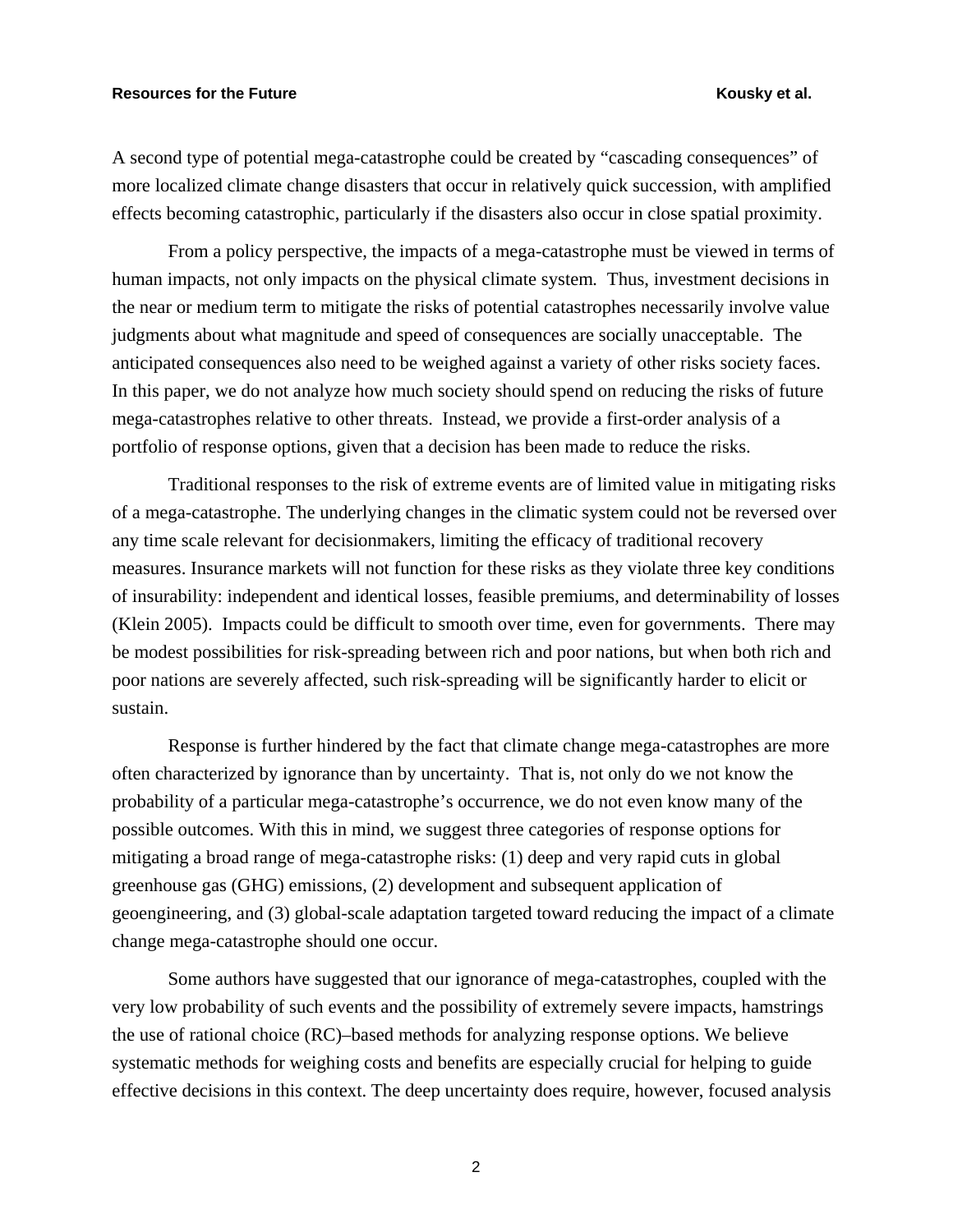of the robustness and flexibility of options in addition to the anticipated benefits and costs. It also requires confronting the real possibility that for various reasons related to the nature of megacatastrophes and how they are perceived, attitudes of the broader public about such events may not align with the results of a more systematic evaluation. This has implications both for the kinds of decisions that may receive public support and for the actions of decisionmakers to effectively convey the rationale for actions to be taken.

While investment in response options will shift over time with changes in circumstances, investments should be made at the outset in all three of the response options we suggest, with global efforts to coordinate them. One reason is that expenditures in any area will encounter diminishing returns. Thus, the costs of risk mitigation, for example, become more expensive for each incremental reduction in risk achieved through abatement. In addition, whether and to what extent the options will reduce the risk of climate change catastrophes are uncertain, and any riskaverse decisionmaker would thus want to diversify. The responses vary in their anticipated effectiveness in different states of the world. For example, if it turns out there are only moderate climate consequences, geoengineering may not be worth the risk, even if feasible. By contrast, if catastrophe appeared reasonably likely in the near future, geoengineering might be the only rapid response option. Since what state of the world will occur is unknown, a portfolio of options is preferred at the outset.

In the next section of the paper, we provide more detail on the types of mega-catastrophes that concern us here. In Section 3, we turn to the question of how our response to these risks should be analyzed. Building on the findings from this section, we turn in Section 4 to analyzing the three types of response options (dramatic abatement, geoengineering, and adaptation) against our four criteria (efficacy, cost, robustness, and flexibility). We offer recommendations on what should comprise an initial investment portfolio in response options. Concluding remarks are given in Section 5.

### **2. Background on Climate Change Catastrophes**

#### *2.1 Overview*

As we are using the term, mega-catastrophes from climate change have the following basic characteristics:

• They would cause extremely severe impacts for a large number of people across broad geographic regions, if not the entire world. They are likely to affect people in developing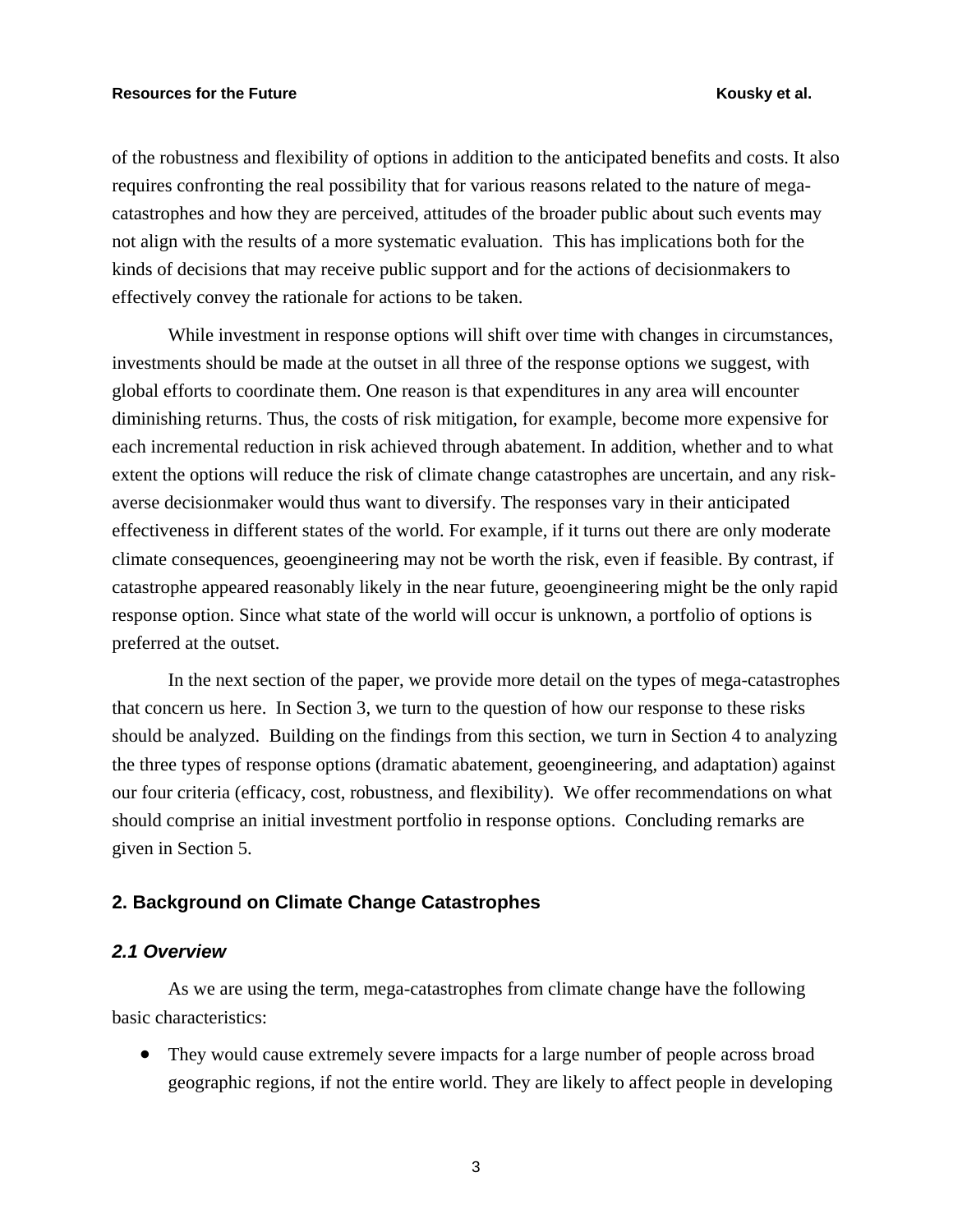$\overline{a}$ 

countries more severely than those in rich countries, as judged by percentage reduction in their standard of living.

- Their impacts would be extremely difficult to reverse over policy-relevant time frames.
- They are fairly to extremely unlikely, but it is highly probable that their risk grows as GHGs accumulate in the atmosphere.
- There is not only uncertainty about their likelihood of occurrence, but also "ignorance" about specific consequences (Zeckhauser 1991).

The type of climate change mega-catastrophe most extensively considered in the literature is that of the climate's crossing a "systemic threshold" that causes the climate system to shift from one state to another (Schneider et al. 2007). This is often referred to as "abrupt" climate change.3 While a systemic threshold in the climate system might be crossed relatively quickly—perhaps over a period of a few years or decades—the consequences for both natural systems and human well-being may unfold much more slowly. This prospect for gradual onset (gradual from a human time frame, not a climatic or geologic one) may provide a window of time to adapt, although a timely signal of systemic change may be difficult to detect.4

The crossing of a climate threshold may not be the only mechanism through which climate change mega-catastrophes could arise. We also consider the possibility that a series of more localized disasters could trigger other disasters, and that this cascade of consequences could become severe enough to create a mega-catastrophe. This could include national security concerns, since a series of weather-related disasters could trigger political destabilization, mass migration, or violence. There is very little literature available for judging the possibility of

 $3$  Alley et al. (2003) review several abrupt climate changes that have occurred in the past, ranging from regional to global disruptions.

<sup>4</sup> It seems obvious to note that the ability to reduce uncertainty about the approach and onset of a critical global impact would have extraordinary value for planning the timing and scale of different interventions to mitigate the risk. Peters et al. (2004) and Lenton et al. (2008) describe the great difficulties encountered in modeling the nonlinear behavior of the natural systems. However, Dakos et al. (2008) and Keller and McInerney (2008) discuss how a reduction in observed fluctuations appears to have significant promise as an early indicator of an approaching tipping point. All of these sources strongly emphasize the need for more comprehensive measurement of the natural phenomena of interest across space and time. Keller et al. (2007) show that the value of information associated with earlier and more confident prediction of ocean circulation disruption could exceed the cost of the necessary ocean observation system by orders of magnitude.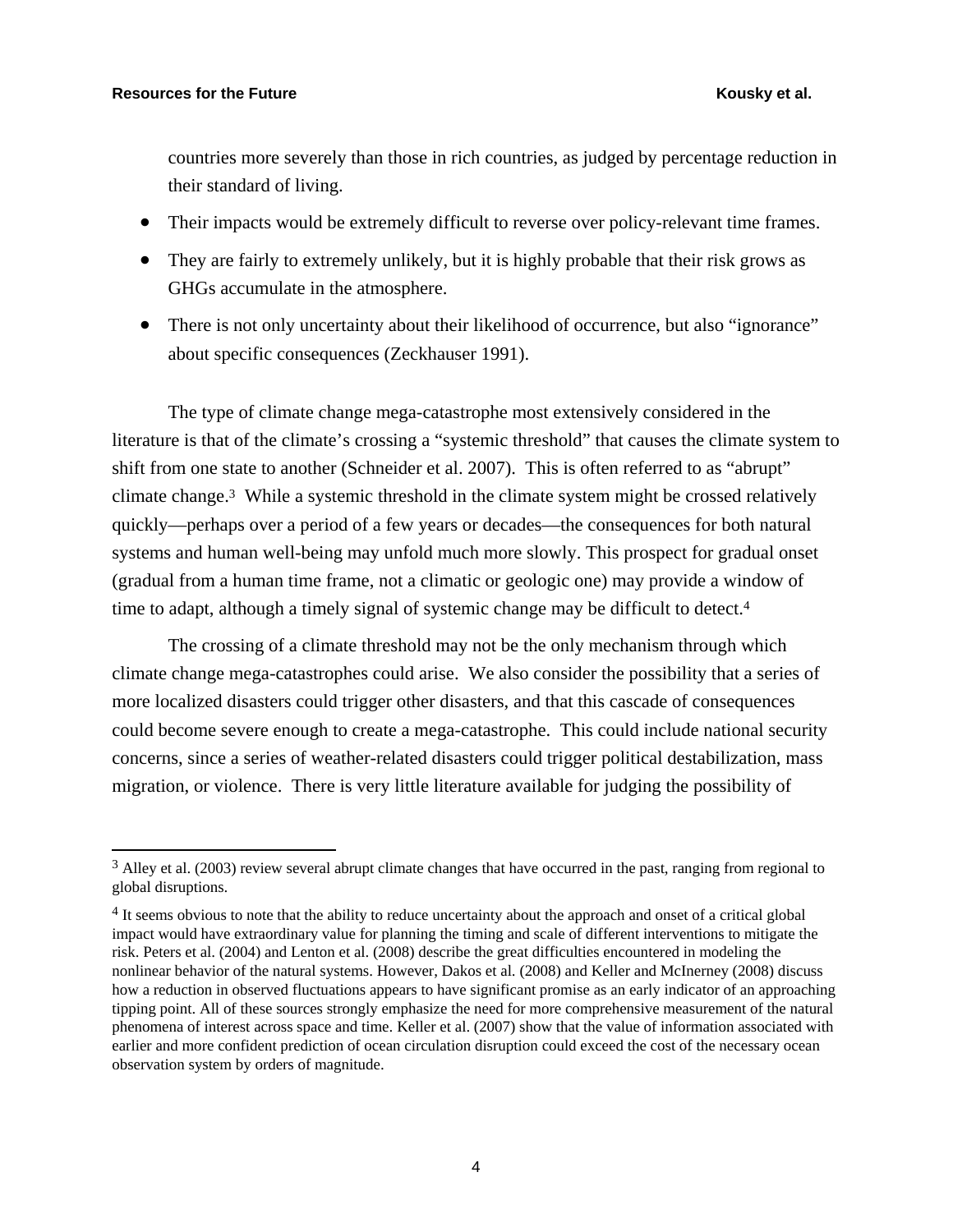cascading-consequences catastrophes, so our discussion of this potential mechanism is speculative.

A climate change catastrophe may have causes or impacts that currently receive little attention. The history of the past 40 years is sobering with respect to our ability to identify catastrophe risks. In 1970, nuclear war would have been the leading contender for any world catastrophe, and few would have predicted the major looming threats of the current era, which include not just climate change, but also global pandemics and terrorism. If significant changes in climate do lead to a catastrophe, say a 1 percent likely extreme event, we may well be severely surprised.

#### *2.2 Crossing Thresholds*

 $\overline{a}$ 

The most widely discussed large-scale impact of climate change is global sea level rise. The Fourth Assessment Report (abbreviated AR4) of the Intergovernmental Panel on Climate Change (IPCC) reported an anticipated sea level rise of 0.2 to 0.3 meters by 2100, and potentially up to 0.6 meters, with relatively continuous impacts of climate change including expansion of ocean volumes from warming and melting of ice (Nicholls et al. 2007, Table 6.3).<sup>5</sup> The melting and collapse of the West Antarctic or Greenland ice sheets would lead to sea level rise great enough to be a mega-catastrophe as we have defined it. Depending the amount and pace of increase in mean global temperature, which would in turn depend on a variety of socioeconomic and physical factors, there could be an irreversible partial loss of the West Antarctic ice sheet with anticipated sea level rise up to five meters, and an irreversible substantial loss of the Greenland ice sheet with anticipated sea level rise up to seven meters (Schneider et al. 2007, Table 19.1). However, sea level increases of this magnitude are anticipated to occur only over many centuries. The threat of catastrophic impacts from large sea level rise would reflect the large and continually increasing number of people living near coasts, as well as the infrastructure and other physical capital located there. It also would affect an increased area of vulnerability to severe weather events, and widespread damages to coastal ecosystems as well as drinking water supplies.<sup>6</sup>

<sup>5</sup> Some more recent assessments suggest the potential is more on the order of one meter (for example, Rahmstorf 2007).

<sup>6</sup> Small and Nicholls (2003) estimate that 1.2 billion people live within 100 kilometers of the shore. Dasgupta et al. (2007) find that a five-meter rise in sea level would have impacts on 245 million people in developing countries, although the impacts are quite heterogeneous across countries (see also Anthoff et al. 2006). Even with the sea level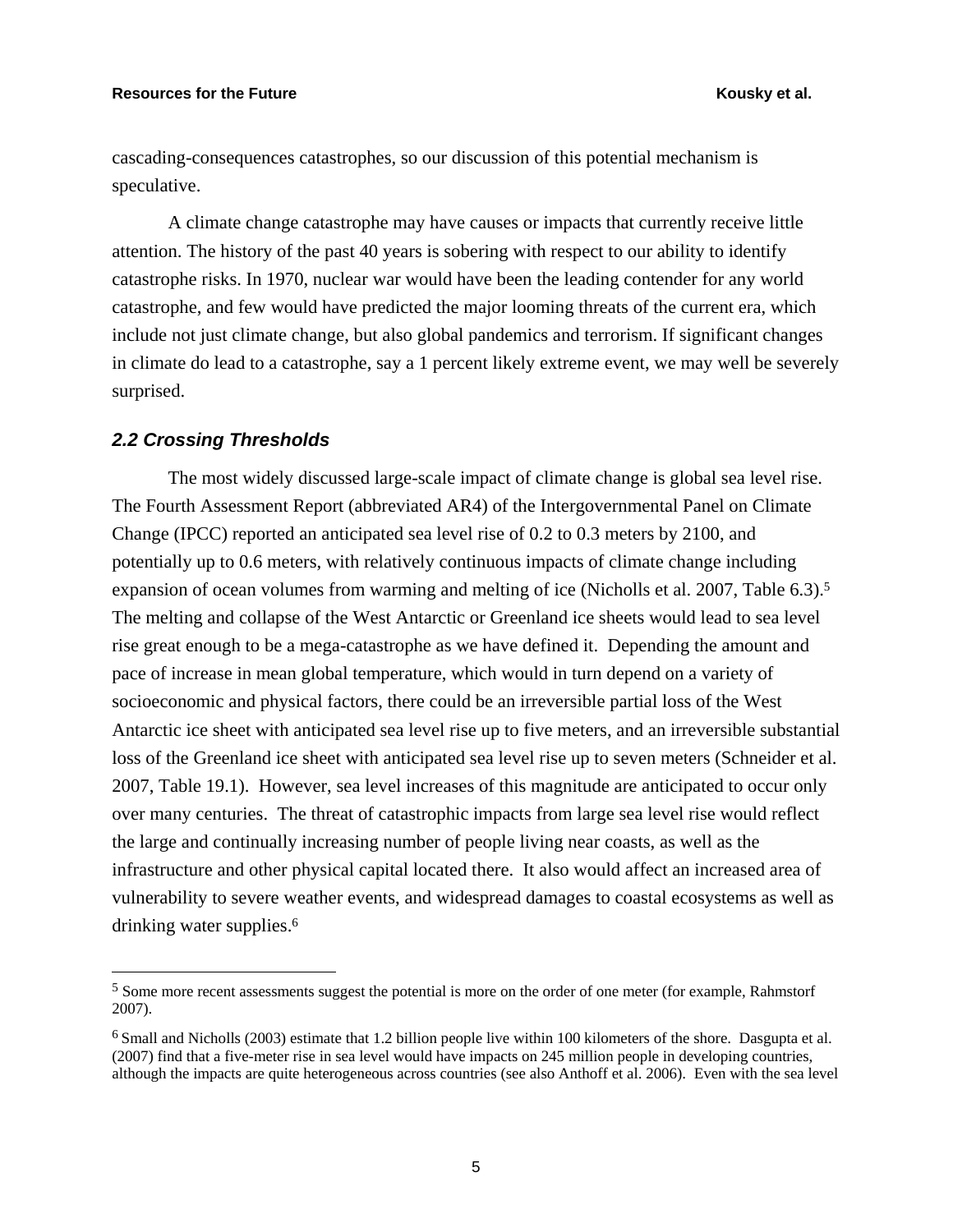A second category of mega-catastrophe risk involves weakening and other disruptions of ocean currents. This could potentially alter extreme events, enhance sea level rise, severely disrupt ocean ecosystems, and change precipitation patterns, with serious impacts on agriculture as well as other sectors (Schiermeier 2006; Vellinga and Wood 2008). These impacts also are seen anticipated to increase slowly, over many hundreds of years (Schneider et al. 2007).

Very large-scale ecosystem disruptions could occur sooner. There is the prospect of continued and expanded changes in vegetation, particularly irreversible conversion of forest to grassland, as well as increased desertification and acidification of the ocean (e.g., Scholze et al. 2006; Smith et al. 2009). Changes in ecosystems resulting from changes in temperature and rainfall incidence and increased climate variability have the potential to cause significant loss of biodiversity as well as impacts on food and forest products production. The IPCC estimates that with global mean temperatures increasing between  $2^{\circ}$ C and  $3^{\circ}$ C, 20 to 30 percent of species could be at risk of extinction by 2100 (Fischlin et al. 2007). For higher levels of warming, extinction rates could be 20 to 50 percent (Thomas et al. 2004). All of these effects would be exacerbated by a large and rapid warming that also set in motion other factors (such as more rapid melting of heat-reflecting snow cover, or release of liquefied methane from tundra and elsewhere) that cause a further acceleration in climate change.

#### *2.3 Cascading Catastrophes*

The global-scale catastrophes discussed in Section 2.2 have all been subjects of interdisciplinary research and as such are reviewed by the IPCC (Schneider et al. 2007). There has also been significant scientific research on the effect of climate change on more localized disasters, such as heat waves, flooding, droughts, and hurricanes. What has received significantly less attention is the possibility that a number of smaller disasters all occurring over a relatively short time period, especially in close proximity, could mutually reinforce each other in such a way that the resulting cascade of consequences becomes a global catastrophe.<sup>7</sup>

Some extreme events can have secondary consequences that generate substantial additional damage (Muir-Wood and Grossi 2008). Secondary consequences, in turn, can trigger

rise that may occur within this century, tens of millions of people in developing countries would be displaced. Estimates based on current population and national income understate the vulnerability by not accounting for future growth, and growth in the share of gross domestic product concentrated in coastal areas.

<sup>7</sup> Posner (2005) refers to this situation as involving synergistic components of catastrophe.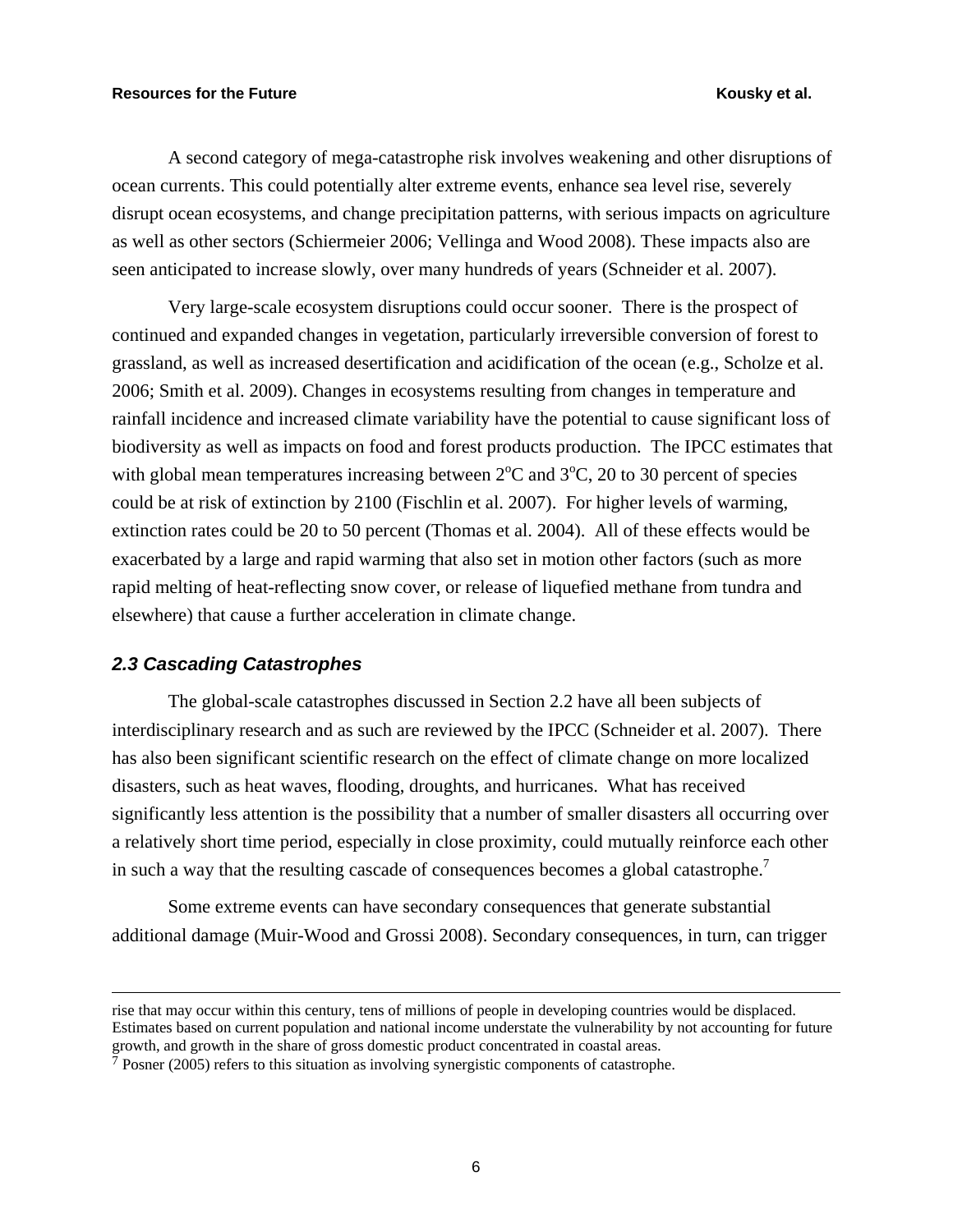$\overline{a}$ 

tertiary consequences that further amplify the adverse consequences, and so on. The compounding or amplifying effects of individual adverse impacts would be the result of exceeding the resilience of a number of local socioeconomic systems concurrently. More frail components of socioeconomic systems, such as marginal subsistence agriculture, represent potential places of vulnerability. One example of this type of mega-catastrophe could arise if increased drought from climate change caused a series of local food shortages to occur in close proximity, leading to political instability, a breakdown of civil order, large-scale migration for survival, and regional conflicts that accompany such events.<sup>8</sup> The economic and national security consequences that spill over to other countries could be catastrophic (CNA Corporation 2007).

Cascading-event catastrophes could occur much more rapidly than the slower-onset global impacts discussed in the previous subsection. It is possible that more comprehensive monitoring of disaster risks may facilitate the development of early warning indicators for cascading catastrophes. For example, if several years of historically unusual drought weakened agricultural systems in many vulnerable parts of the world, there would be a stronger basis for concern about cascading consequences than if agricultural failures were not occurring simultaneously. However, the time interval for action to avert the potential catastrophe could be short. Equally important is achieving a better understanding of potential socioeconomic tipping points and the synergies among them.

### **3. How Should we Analyze Climate Change Catastrophes?**

The standard RC-based framework for societal-level decision analysis involves comparing aggregate expected costs and benefits of different alternatives and then selecting the one with the highest expected net benefits. In the climate change literature, RC analysis is performed by using integrated assessment models. These integrated climate–economy models compare the estimated costs of abatement with avoided damages from climate change to determine optimal policies. The standard RC framework is a simplified version of the traditional economic model for decisionmaking under uncertainty, expected utility theory, in which decisionmakers maximize the utility they receive from potential outcomes weighted by the probability the outcomes will occur.

<sup>8</sup> Zhang et al. (2007) examined this possibility in the context of food disruptions resulting from the "little ice age" that occurred from 1400 through 1900. They found strong correlations among temperature, declines in agricultural yield, frequency of war, and population declines in Europe and China.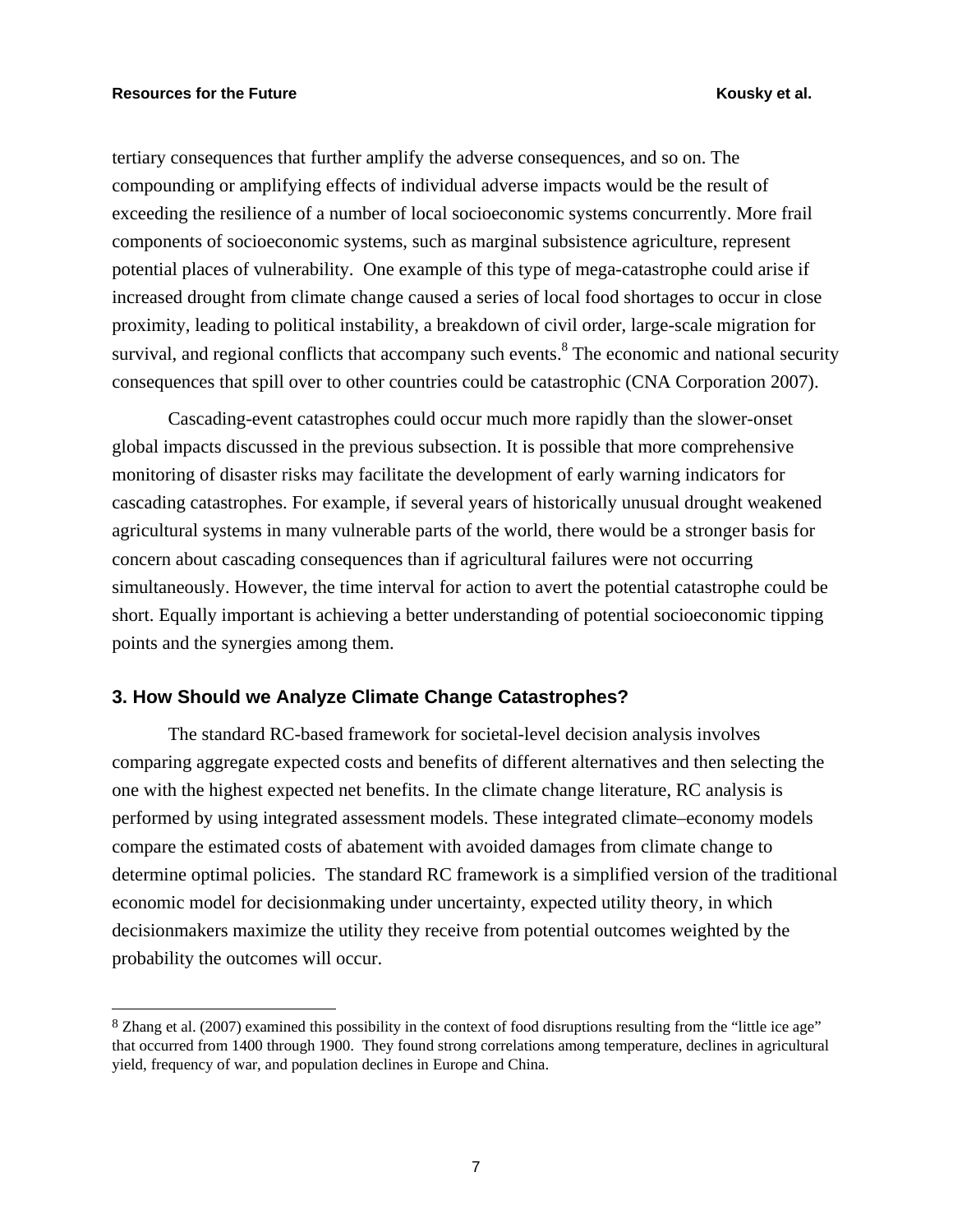The mega-catastrophes discussed in this paper are very low-probability, highconsequence events. Some authors have raised concerns that in these situations, RC approaches, most specifically, cost–benefit analysis, may not be appropriate (e.g., van den Bergh 2004). We discuss three particularly relevant challenges to using standard RC models in considering climate change mega-catastrophes: (1) severe uncertainty to the point of ignorance, (2) difficulty in accurately estimating benefits and costs, and (3) people not behaving as expected utility maximizers.

It is also worth noting two other concerns with using RC approaches for climate change– related analysis: the choice of a discount rate is controversial, and RC analyses do not explicitly address distributional concerns. Both of these topics are well-covered in the literature and are not unique concerns for mega-catastrophes, so we do not explicitly discuss them here, except for two brief comments on the specific implications for mega-catastrophe analysis. On discounting, we note that if climate change policies reduce the likelihood of a mega-catastrophe, then the correlation of such investments with the rest of the economy may well be negative, implying a negative discount rate (Brekke and Johansson-Stenman 2008). When catastrophe risk will be faced by future generations, however, what is of greatest concern in choosing a discount rate is how current citizens feel about the welfare of future generations. To address concerns that certain regions or countries may have a much higher risk of facing particularly severe consequences from a mega-catastrophe, the global community would need to develop some form of transfer system to aid the most vulnerable. For reasons previously noted, however, the willingness of better-off countries to transfer resources with the onset of mega-catastrophe is questionable; and there is no way to ensure that resources set aside in the nearer term would be used for that purpose once a catastrophe strikes.

### *3.1 Severe Uncertainty*

As stated earlier, with climate change mega-catastrophes, we are in a state of ignorance in which both probabilities and outcomes are unknown (Zeckhauser 1991). The traditional RC model does not work well here; without an established set of outcomes to assess, it is impossible to maximize net benefits. Labeling climate change catastrophes as a state of ignorance, however, may be too severe. Perhaps it is a situation of quasi-ignorance, since several potential catastrophes have been identified and researched, as discussed in Section 2. Even if there are others we cannot identify, analysis can begin with those we can identify, with allowance for some catchall hypothesis for the other cases. Instead of trying to identify specific outcomes, another approach that has been used is to simply posit a catastrophe risk that reduces global gross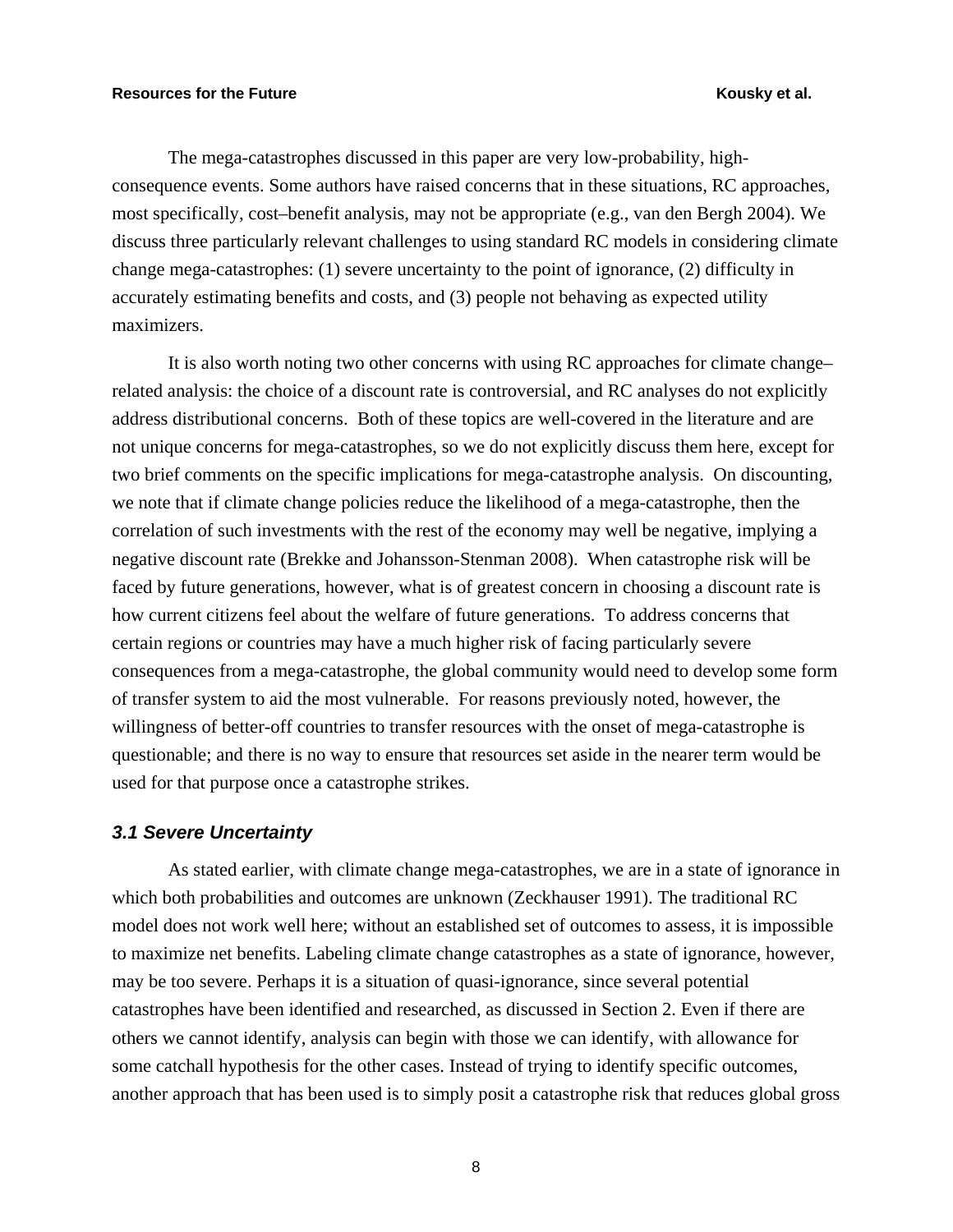domestic product (GDP) by some amount. In this case, the exact mechanism for the loss of GDP need not be specified, partially avoiding the difficulty in itemizing possible catastrophic outcomes.<sup>9</sup>

To use RC approaches in cases of uncertainty over probabilities, subjective assessments must be used. One way to do this is through expert judgment, as done by Nordhaus (1994). He asked a range of climate change scholars about the probability of global incomes falling by 25 percent or more under varying scenarios. For a doubling of  $CO<sub>2</sub>$  by the mid twenty-first century, the mean probability was 4.8 percent, and for a very rapid warming scenario the mean jumped to 17.5 percent. Means can mask considerable variation, however. For the rapid-warming scenario, the probability estimates among natural scientists ranged from 20 to 95 percent and for economists, the probabilities ranged from 0.3 to 9 percent. The disparities between the estimates of these two groups are startling and discomforting.

With different experts varying in their estimates of catastrophe probabilities and outcomes, whose estimates should we use? For example, should we use mean values across all experts or their models? We don't have an answer to this question, but it is one with which policymakers must grapple. Notwithstanding the difficulties, expert judgment is in many cases the best information currently available for judging the potential benefits of risk-mitigation actions.10

#### *3.2 Uncertain Benefits and Costs*

 $\overline{a}$ 

Estimates of the benefits and costs of climate change are highly uncertain—even for outcomes that are far from catastrophic. Estimates of costs are dependent on assumptions about technological change and technology adoption. For catastrophes, it is also uncertain how much

<sup>9</sup> In considering catastrophic outcomes, Weitzman (2007) assumes a utility function that goes to negative infinity as a catastrophe is approached. For that reason, he rejects the standard cost–benefit framework. Alternative utility formulations would imply finite values of catastrophe costs, which lead to a quite different conclusion. Though the potential for catastrophe makes more aggressive action more desirable, it does not necessarily require monumental action. Summers and Zeckhauser (2008) argue that most individuals would not pay nearly all of their lifetime income to avoid a 1 in 1,000 chance of their death. This implies that death does not have an infinitely negative utility, an implication that surely holds true for catastrophic climate change as well.

 $10$  A recent study (Lenton et al. 2008), based on a workshop and expert elicitation, tried to gauge how sensitive suspected tipping points were to mean temperature increase and the degree of uncertainty surrounding the underlying physical mechanisms; the conclusion was that several may well tip within the next century.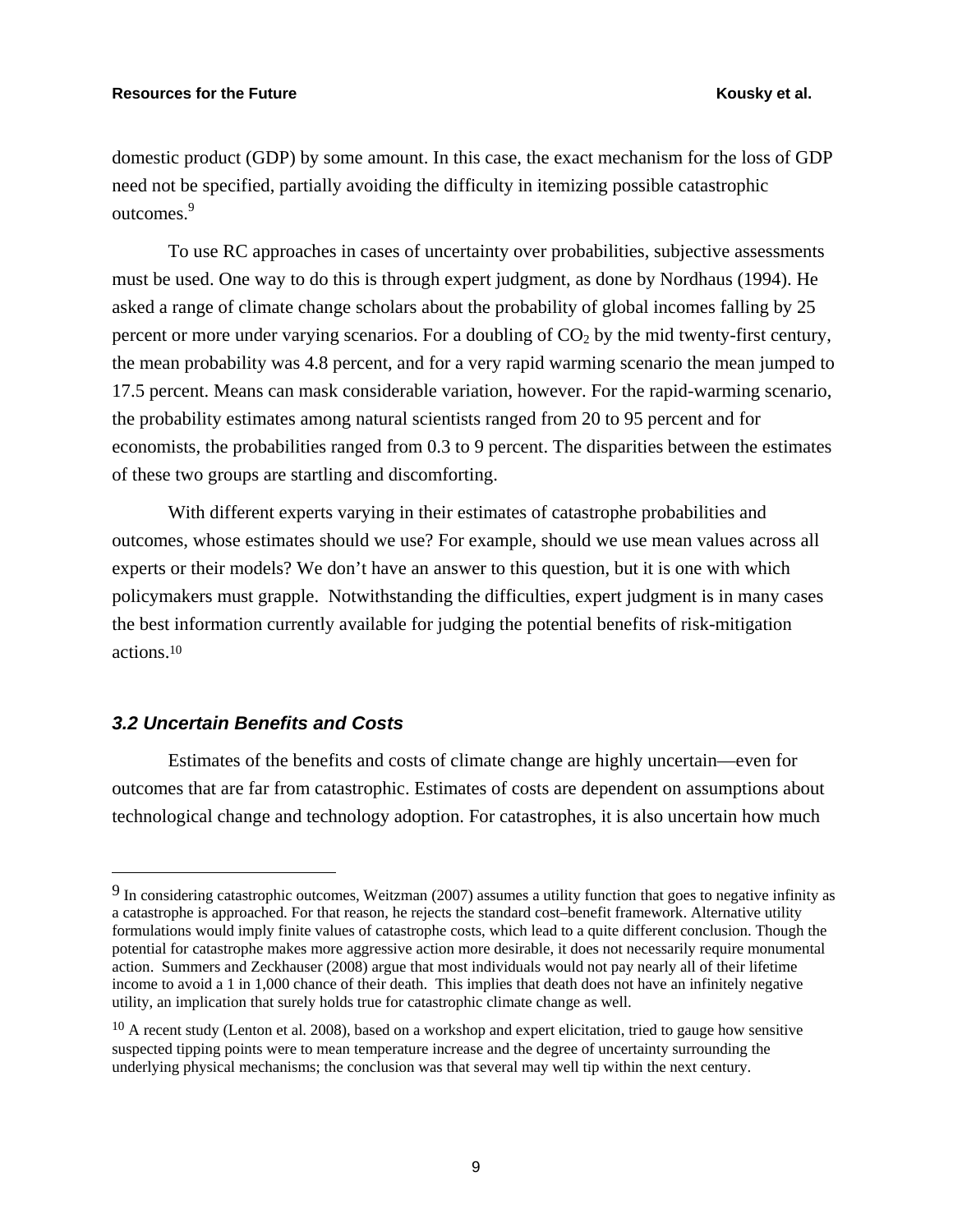GHG abatement in the nearer term would be needed to sharply reduce the risk of a catastrophe. Estimates of benefits for reducing the risk of climate change catastrophes are even more uncertain. They depend first on how the current generation, making the relevant decisions, values reducing the risks confronted by future generations (and future ecosystems). Assessing this, in turn, presumably requires estimating potential future damages avoided, both direct (future destruction of capital, loss of life) and indirect (emotional suffering). Estimates of avoided damages also depend on the relative values of different future assets. For instance, if production of manufactured goods increases as a consequence of economic growth, but ecosystem services decline as the result of climate change, the relative price of the ecosystem services will increase, heightening damages to them from climate change (Sterner and Persson 2008).

#### *3.3 People Are Not Expected Utility Maximizers*

There is a growing literature in behavioral economics and psychology that demonstrates that individuals do not make decisions according to the expected utility paradigm. Individuals are only boundedly rational (Simon 1955, 1957). That is, they do not have full information nor the time or ability to fully assess the consequences of decisions, so they adopt certain rules of thumb and mental shortcuts. These so-called heuristics and biases lead to choices that may depart from predictions of standard RC theory (Kahneman et al. 1982).

For instance, when probabilities are unknown and must be estimated, individuals have been found to assess an event as more likely when examples come to mind more easily. This phenomenon is known as the availability heuristic (Tversky and Kahneman 1973). Individuals also place an added value on certainty (Kahneman and Tversky 1979). That is, people prefer to reduce a small risk to zero more than they prefer reducing a larger risk by a greater amount. When contemplating a risk that engenders highly emotional responses, people can disregard probabilities altogether, treating all outcomes as equal, a phenomenon known as probability neglect (Sunstein 2002). Finally, when thinking about possible disasters, people tend to be overoptimistic, thinking negative outcomes are less likely to happen to them (Camerer and Kunreuther 1989).

This research has also found that context matters when individuals are making decisions. For instance, experiments have found evidence that people tend to "anchor" their preferences on an immediately available piece of information and fail to update their assessments adequately in the face of new information (Tversky and Kahneman 1974). People also disproportionately prefer to maintain the status quo in their choices, even if conditions or options change (Samuelson and Zeckhauser 1988). Errors of commission (trading away a number that wins) are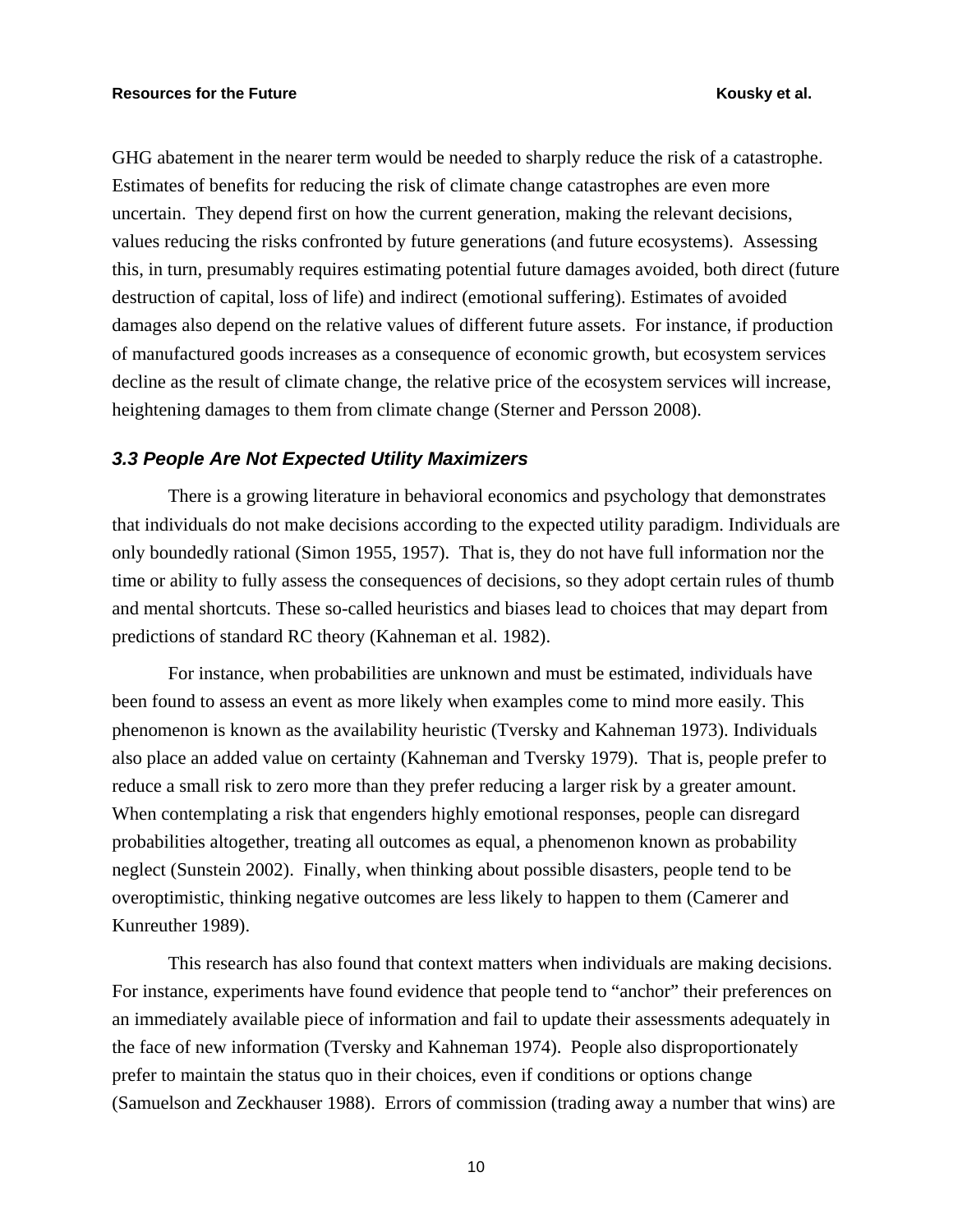$\overline{a}$ 

viewed as much worse than errors of omission (failing to trade for a winning number) (Zeckhauser and Viscusi 1990). This can lead politicians to tilt to the side of inaction. Individual choices are also strongly affected by the way that information is presented or worded. These are generally all referred to as framing effects (e.g., Tversky and Kahneman 1981; Keller et al. 2006).

Finally, numerous studies have documented that factors other than private income or wealth enter utility functions. For example, psychometric research has found that choices depend upon the extent to which a risk evokes feelings of dread (Slovic et al. 1982). Personal utility has also been shown to depend on perceptions of equity and fairness (Thaler 1988).

#### *3.4 The Need for Rational Choice Approaches to Address Mega-Catastrophes*

The challenges in Sections 3.1–3.3 raise serious questions about the application of standard RC methods for judging the costs and benefits of potential responses to megacatastrophes. However, it is in cases like these that the discipline of investigating and weighing benefits and costs, broadly defined, can prove most useful. In particular, when there is reason to see various behavioral heuristics and biases as errors in perception or judgment, decisionmakers can be aided by the practice of this discipline. That said, some of the behavioral research findings do reflect salient personal evaluations of uncertainty that need to be considered. Individuals are willing to spend more to reduce dread risks, for example, than another risk with the same consequence that is less emotionally charged. For these types of heuristics, decisionmakers need to recognize that reducing anxiety is a tangible benefit.11

We also agree with Posner (2005) that uncertainty over benefits and costs does not prevent the application of analytically weighing costs and benefits for evaluating and comparing options. He suggests a "tolerable windows" approach. By analyzing a range of scenarios and estimates, we can identify a level of effort on risk reduction at which the benefits clearly exceed the costs and a level at which costs clearly exceed benefits. We can then target policy to remain in this window. For climate change, a similar approach can be taken if one has some confidence in the evaluation of costs of different policies but great uncertainty about the potential benefits. In that case, one could investigate how large the potential benefits might have to be to make a case for the selection of one set of options over another in a portfolio. Similarly, if the benefits

<sup>&</sup>lt;sup>11</sup> This is similar to the hoof clops of mounted police bringing peace of mind to the populace (Sunstein and Zeckhauser 2009).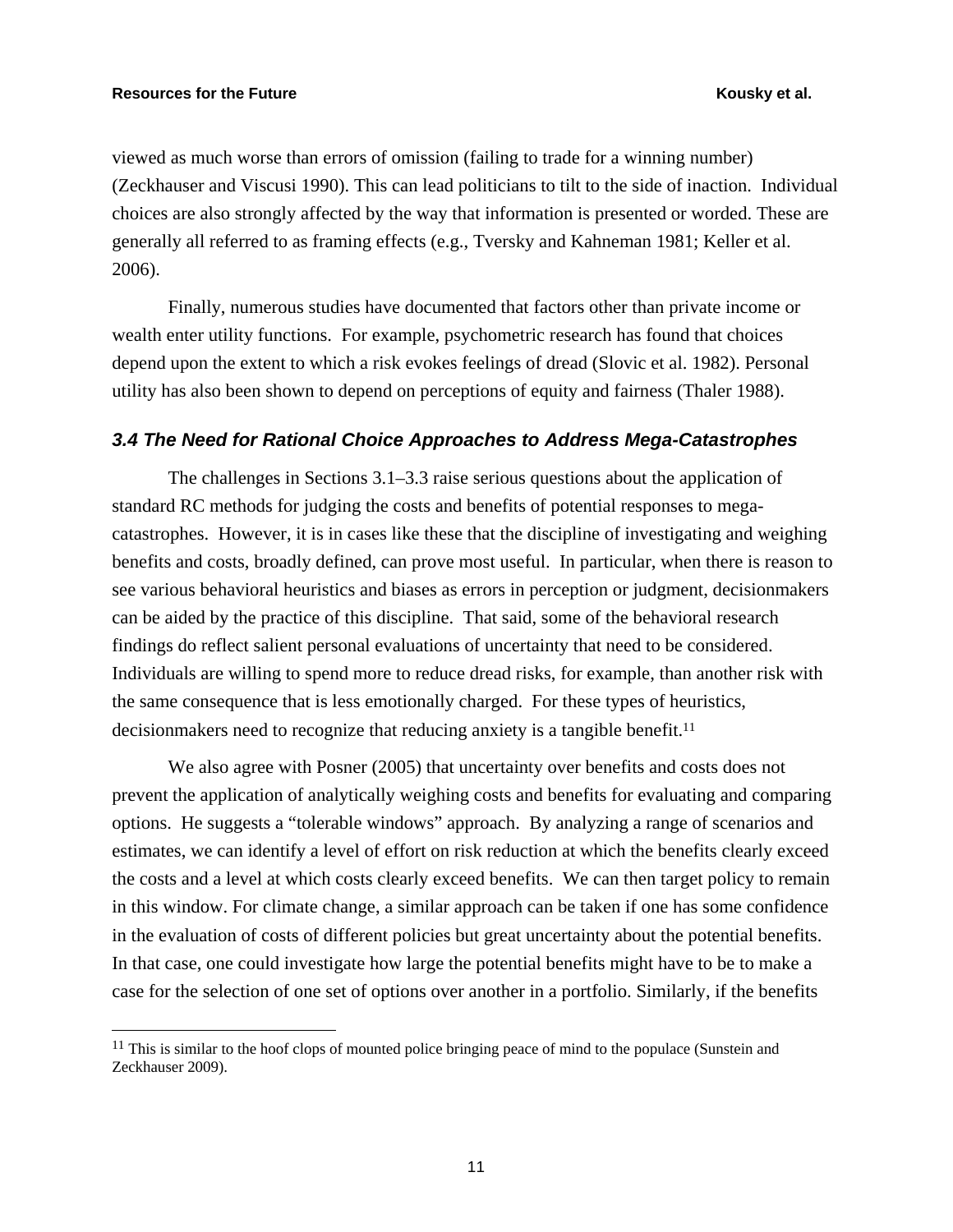are reasonably well understood conditional on a catastrophe's occurrence, but there is uncertainty about the probability of a catastrophe, then one can ask how large the probability would have to be to justify a particular portfolio of actions.<sup>12</sup>

Such analysis must include sensitivity analyses and other methods to incorporate both quantitative and qualitative estimates. The above analysis suggests that in order to account for the severe uncertainty surrounding climate change mega-catastrophes, the flexibility and robustness of the options must be considered as well as anticipated costs and benefits. All four of these metrics are considered in our analysis of policy options below.

### **4. Building a Portfolio of Ex Ante Response Options**

#### *4.1 Scope and Approach*

 $\overline{a}$ 

In this section, we assess three types of possible ex ante responses to the threat of climate change mega-catastrophes:

- 1. dramatic global abatement to rapidly stabilize the concentration of GHGs in the atmosphere at a level low enough to significantly reduce the probability of a catastrophe,
- 2. development and deployment of controlled geoengineering to reduce the impacts of GHG accumulation on the climate system and thus on human well-being, and
- 3. various large-scale adaptation measures that would reduce the consequences of megacatastrophes or short-circuit the cascading of more localized disasters.

We can expect some uncoordinated investments by individual nations, especially in adaptation but also in geoengineering, to be made out of self-interest. However, the use of these options to effectively reduce catastrophe risk on a global scale will require a larger and more coordinated global response. Substantial planning regarding when, how, and by whom they would be used will be needed.

 $12$  For a technical approach to tolerable windows modeling, see Bruckner et al. (2003). A "precautionary approach," often advocated for dealing with climate change, is a particular case of this reasoning that emphasizes the potential risks of climate change in arguing for very rapid and aggressive interventions. With this strong emphasis on risk mitigation over the opportunity costs of taking action, this approach could lead to overly stringent response measures. See also Sunstein (2002).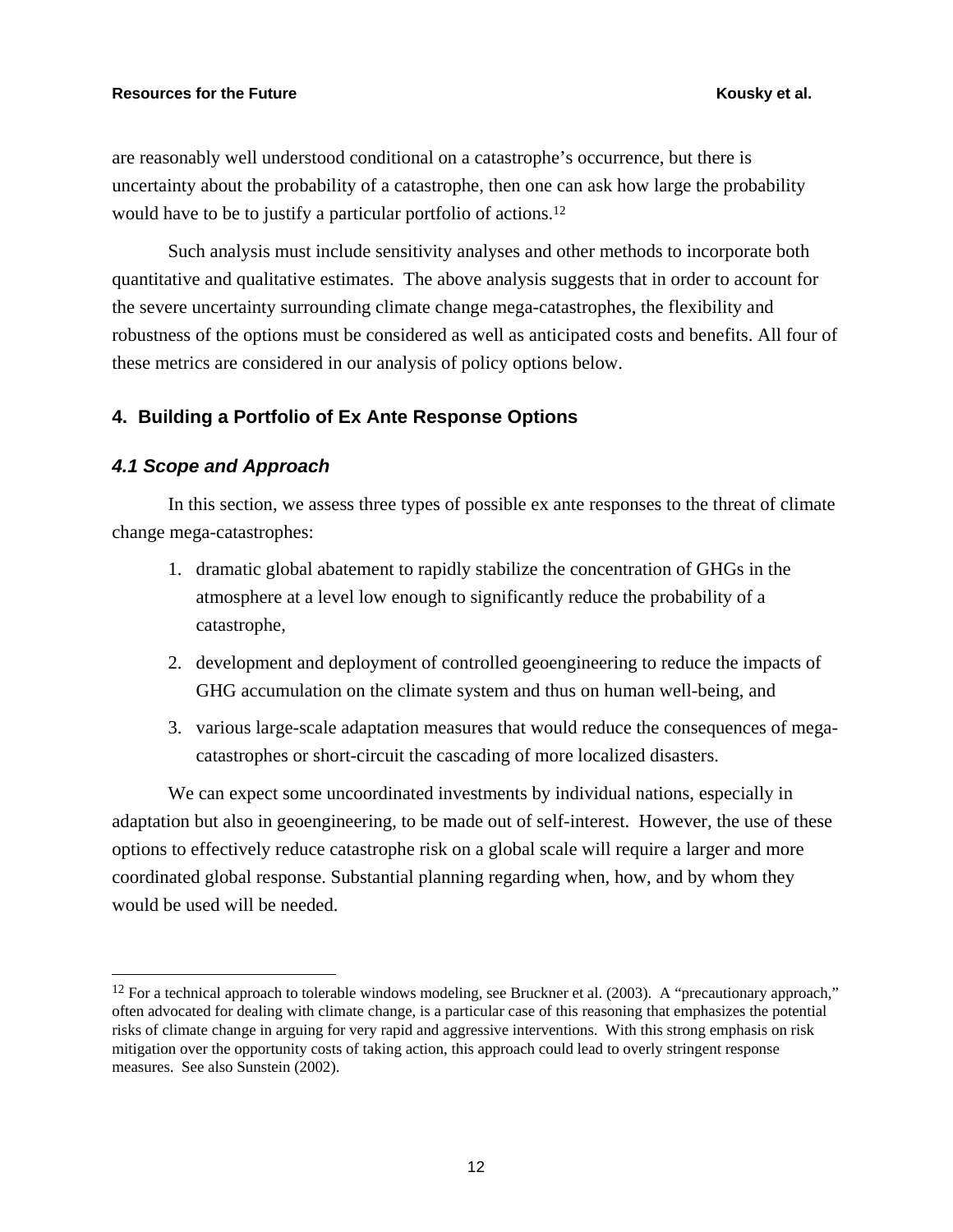We evaluate the three response options against the four metrics noted above:

- 1. potential efficacy in mitigating risk (benefits anticipated),
- 2. estimated costs of development and implementation,
- 3. robustness of outcomes from the response across unanticipated changes in risks that alter potential future scenarios, and
- 4. flexibility to adjust the pace or other specific characteristics of the policy.

Flexibility is related to robustness in the sense that a more flexible response could adjust more quickly to changes in the size and nature of risks anticipated. However, flexibility goes beyond this by including the capacity to alter the pace of implementation for other reasons (for example, adjustments to cost). In addition, flexibility has more than one dimension. One aspect is the technical and economic capacity to adjust a response upward or downward during implementation. Another is the degree to which, once undertaken, responses would be more or less costly to expand or reverse.

Section 4.2 discusses the three options and Sections 4.3–4.6 evaluates them against our four decision criteria. Section 4.7 then summarizes the findings and discusses the implications for initial investment levels, including a discussion of how investments will be influenced by the behavioral findings presented in Section 3. For reasons discussed below, a desirable portfolio will comprise some investment, including possible investment in research and development (R&D), in each of the three response options.

#### *4.2 Response Options*

#### **4.2.1 Dramatic Abatement**

 $\overline{a}$ 

Dramatically and rapidly abating GHG emissions would lower the risks of climate change catastrophes, although determining the relationship between emissions levels and catastrophe probabilities is difficult. The results of the IPCC AR4 suggest a growing level of risk to human well-being as warming goes from  $2.5^{\circ}$ C to  $4.5^{\circ}$ C or higher above preindustrial levels.<sup>13</sup> The IPCC report indicates that limiting temperature increases to around  $2.5^{\circ}$ C would require stabilization of GHG concentrations near 450 parts per million by volume (ppmv) (Fisher et al.

<sup>&</sup>lt;sup>13</sup> See Yohe et al. (2007, Table 20.8). Others suggest we may face "dangerous" climate change with as little as a 1<sup>o</sup>C warming (Hansen 2005).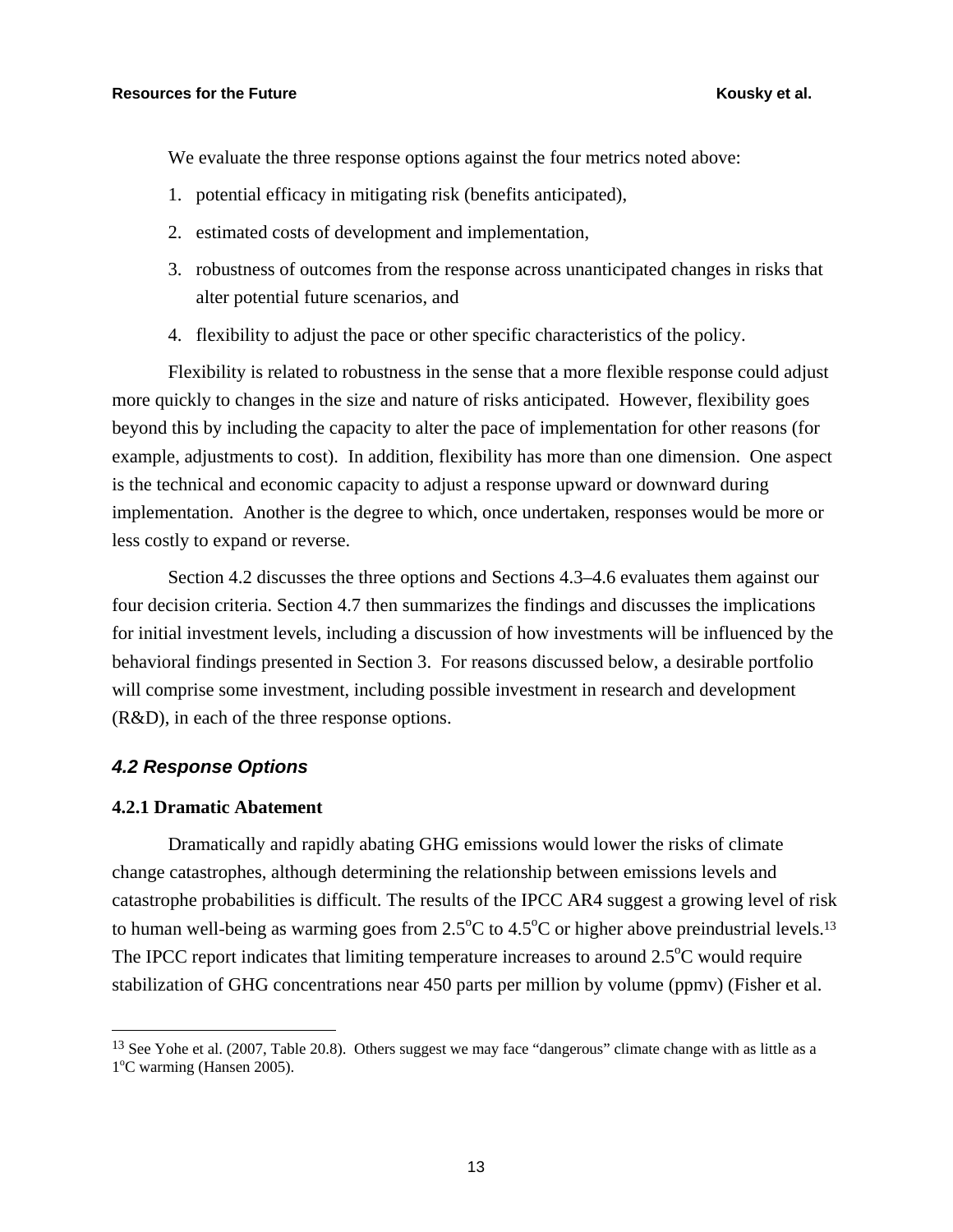2007). This can be compared to projections of almost 700 ppmv in 2100 under business as usual (Nordhaus 2008) and associated temperature increases in excess of  $5^{\circ}$ C (Yohe et al. 2007). To achieve a target of 450 ppmv, GHG emissions would have to be reduced quickly and dramatically—global emissions would have to start to fall before 2015 and be reduced to less than 50 percent of current emissions by 2050 (Fisher et al. 2007). Even stabilization at 550 ppmv, which could lead to warming between  $2.8^{\circ}$ C and  $3.2^{\circ}$ C, would require global emissions to peak in less than two decades and return to year 2000 emissions by 2040 (Fisher et al. 2007).

A few studies have attempted to estimate temperature and/or emissions levels that would prevent some of the specific catastrophes discussed in Section 2. O'Neil and Oppenheimer (2002) estimate that limiting temperature increases to  $2^{\circ}$ C above 1990 temperatures could conceivably guard against collapse of the West Antarctic ice sheet, while limiting increases to 3<sup>o</sup>C over the next 100 years may prevent collapse of thermohaline circulation in the Atlantic. Thus, both might be prevented if concentrations were stabilized at 450 ppmv. Other studies suggest a higher level of concentrations before substantial weakening of thermohaline circulation in the Atlantic (Keller et al. 2000). The IPCC Fourth Assessment Report estimates several meters of sea level rise for warming between  $2^{\circ}$ C and  $5^{\circ}$ C above 1980–1999 levels as well as weakening of the meridional overturning circulation (Yohe et al. 2007). All estimates are dependent on assumed values of key parameters, particularly climate sensitivity and rate of emissions (Zickfeld and Bruckner 2003) and are thus very uncertain.

More intensive abatement may be needed to prevent a cascading catastrophe. For instance, even with only  $2^{\circ}C$  of warming relative to the late twentieth century, 1–2 billion additional people could face increased water stress in the twenty-first century (Kundzewicz et al. 2007). The comparable range for a  $1^{\circ}$ C warming is 0.4–1.7 billion people. Findings also vary regionally and demonstrate some large jumps in vulnerability with greater warming (Yohe et al. 2007). Conditions could thus be favorable for cascading catastrophes related to water scarcity and conflict for warming less than  $2^{\circ}$ C—though we stress again the lack of knowledge available about sufficient conditions for cascading.

### **4.2.2 Geoengineering**

The term "geoengineering" is defined as intentional large-scale manipulation of the Earth's environment in order to combat the effects of changes in atmospheric chemistry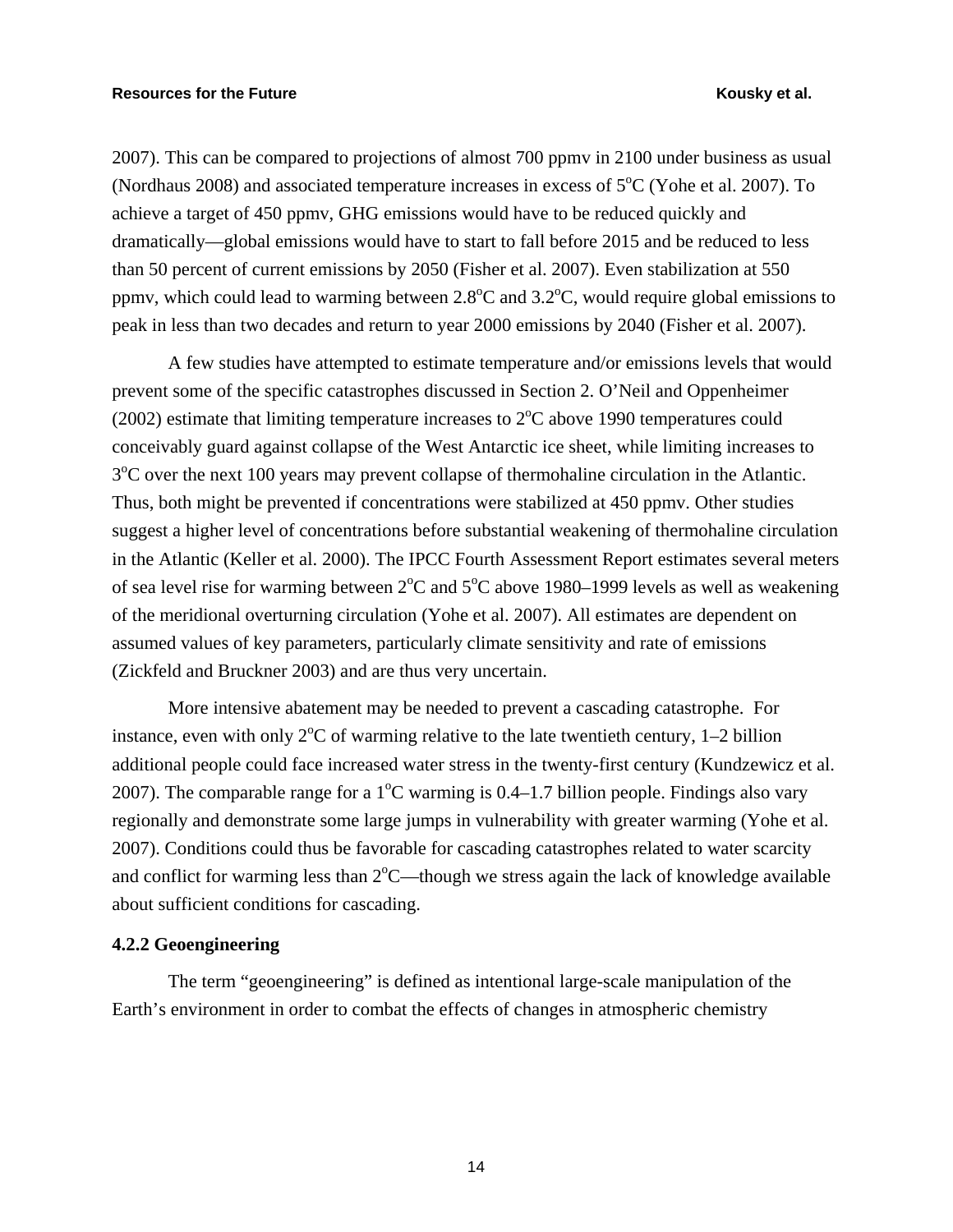$\overline{a}$ 

(National Academy of Sciences 1992; Keith 2000). Current proposals for using geoengineering to lower the climatic impacts of GHG accumulation fall into two categories.<sup>14</sup> The first is technologies to reduce the amount of solar energy the planet absorbs. The most commonly discussed option involves seeding the upper atmosphere with particulate matter—sulfates—to reflect sunlight (Crutzen 2006). This is a method that would be relatively easy to test in stages and to deploy, and that could be stopped if desired. On the downside, it could exacerbate acid rain and other pollution problems, and its longer-term side effects remain unknown. Other approaches include increasing the reflectivity of the earth (e.g., painting rooftops white), changing cloud cover, and even putting mirrors in space.

The second category of geoengineering approaches concerns the removal of  $CO<sub>2</sub>$  from the atmosphere. Machines that function like artificial trees could be built to trap air, isolate the  $CO<sub>2</sub>$ , and then store it underground or cycle it into biomass production. The main environmental concern is the safety and permanence of the  $CO<sub>2</sub>$  storage. Another possibility is to fertilize the ocean to increase algae growth and through that,  $CO<sub>2</sub>$  absorption. This could, however, have disastrous side effects on oceanic ecosystems. Finally, there is early discussion of nanobots that could "eat" carbon dioxide in the atmosphere.

Geoengineering technologies are still being explored. If developed and successfully tested for safety, efficacy, and affordability so that it could be deployed in the nearer term, geoengineering could be used as a complement to GHG abatement. However, this would require stringent maintenance of energy-reflecting geoengineering applications in order to avoid a catastrophic "backsliding." Geoengineering is more typically considered in the context of efforts to mitigate global-scale impacts of climate change, including threats of catastrophes. If we became confident there would be enough lead time to deploy effective geoengineering if necessary, it could function as a contingency option should a climate change catastrophe appear likely, or in an effort to arrest the consequences of a catastrophe as it materializes (including a catastrophe from a cascading sequence of more localized disasters).

Any application of geoengineering should be based on confidence that benefits in stemming impacts from climate change were not outweighed by potentially large side effects. Effective use of geoengineering would require international implementation since without coordination, as for any international public good, its usage would be inefficiently low and there

<sup>&</sup>lt;sup>14</sup> For a more comprehensive analysis of geoengineering approaches, see MacCracken (2009).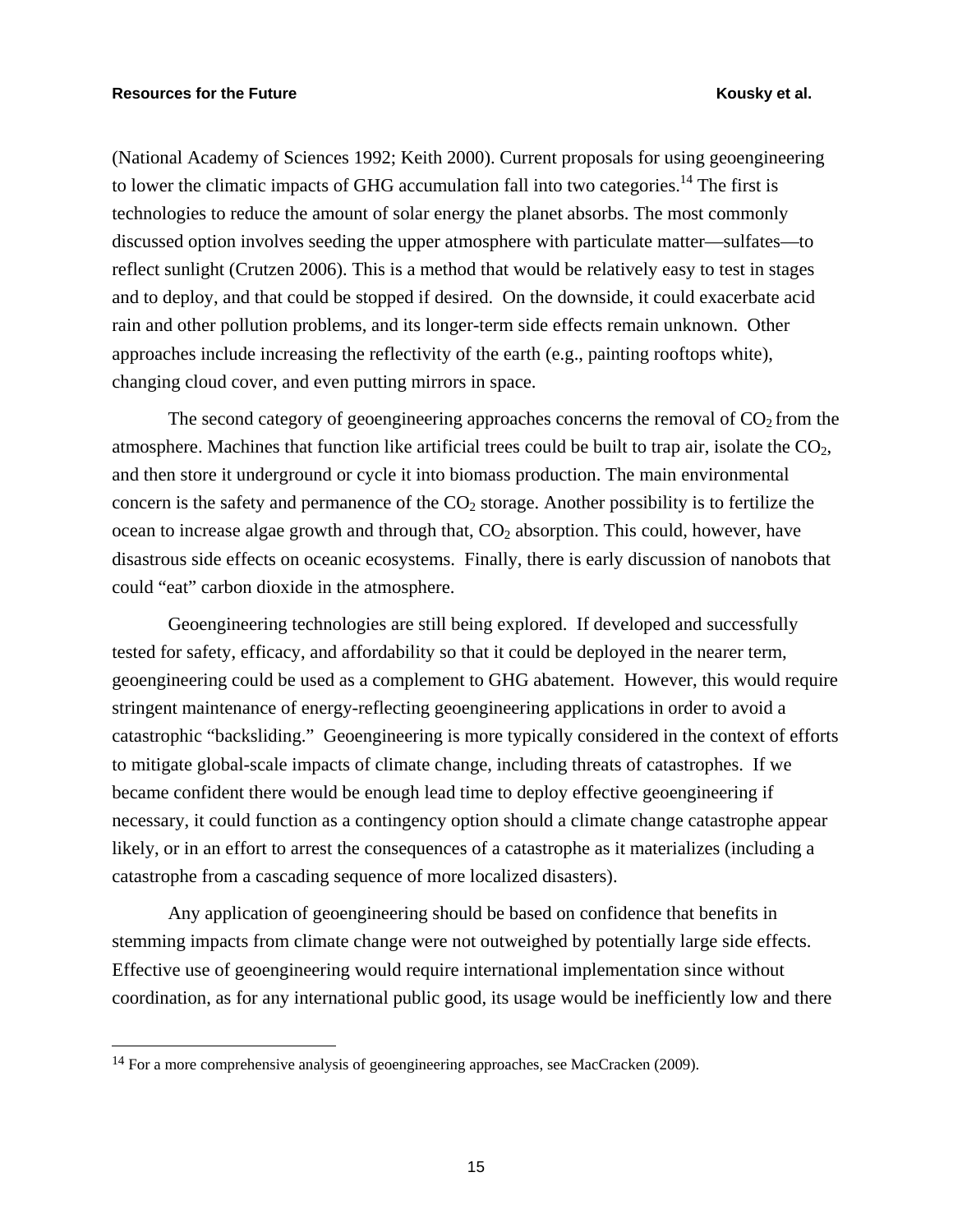$\overline{a}$ 

would be no mechanism to address side effects, especially those that could fall disproportionately on certain countries from more unilateral application.15

While there is uncertainty about how effective geoengineering would be as a more localized shield, countries facing an imminent disaster will have strong incentives to make unilateral use of geoengineering to the extent that it could be effective and affordable. They will thus have incentives to develop a capacity for deploying lower-cost geoengineering, in particular sulfate seeding of the upper atmosphere, even if its safety is not yet established. If such localized use of geoengineering imposes costs on others, these costs will not be internalized, a situation that could lead to excessive or risky geoengineering being undertaken. Such a situation could also lead to international conflict concerning whether and to what extent the use of geoengineering is the cause of negative climate impacts (Schneider 1996). For these reasons, global governance of geoengineering is particularly important but tricky (Barrett 2008).

### **4.2.3 Global-Scale Adaptation to Reduce Potential Impacts of Catastrophes**

The IPCC has defined adaptation measures as "actual adjustments, or changes in decision environments, which might ultimately enhance resilience or reduce vulnerability to observed or expected changes in climate" (Adger et al. 2007). The bulk of the adaptation literature has focused on responses at a national, sub national, or sectoral level either to gradual effects of climate change or to more localized disasters. Adaptation options have previously been divided into reactive adaptations, which are undertaken in response to changes as they occur, and anticipatory adaptations, which are taken in advance of impacts (Smith 1997).<sup>16</sup> In this section, we consider the potential for anticipatory adaptation that could reduce the potential damages of mega-catastrophes.

The more severe the losses, the more valuable even a modest reduction in their potential magnitude. By way of analogy, consider the pandemic flu of 1918 that killed somewhere between 20 and over 40 million people worldwide, with one estimate at 50 million (Niall et al. 2002), assuredly a catastrophe. Say that additional public health adaptation measures would have had the potential to cut deaths by "only" 10 percent. That still would have been an amazing

<sup>&</sup>lt;sup>15</sup> The possible unilateral use of geoengineering is illustrated by efforts undertaken by China to ease drought conditions (McDonald 2009).

<sup>&</sup>lt;sup>16</sup> Another important distinction in the adaptation literature is between autonomous adaptation, undertaken by individual actors on their own behalf, and adaptation measures initiated by the public sector or international bodies. It is the latter that is of concern here, given the nature of the events we are considering.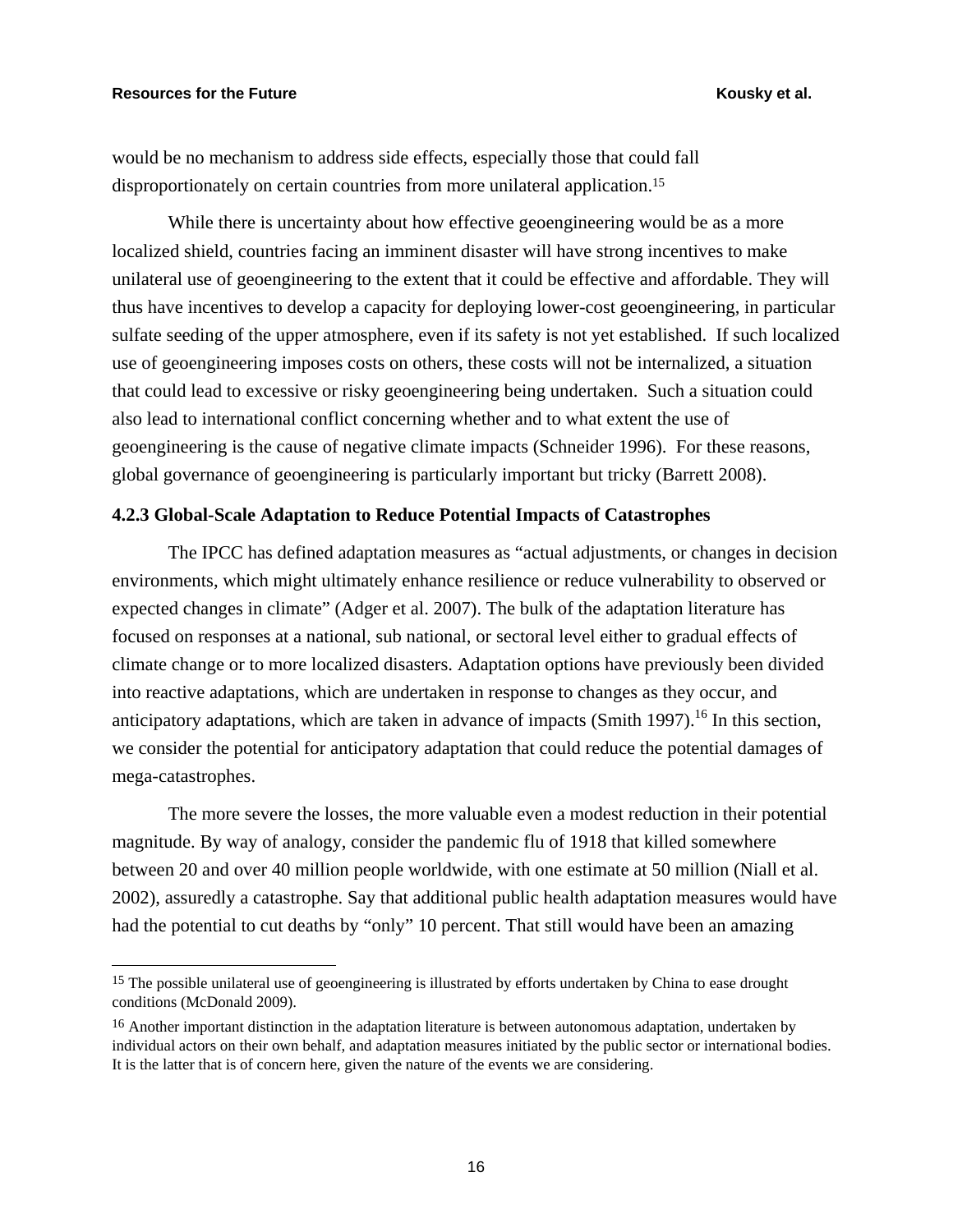<u>.</u>

accomplishment, one worth bearing significant costs to attain. As discussed in Section 3, the field of behavioral decision science tells us that individuals do not easily distinguish between, for example, 95 million and 100 million deaths, or between a climate-change catastrophe that cut the world standard of living by 20 percent or 18 percent. But if we reframe the accomplishments as saving 5 million lives, or boosting the standard of living by 2 percent, which is what these hypothetical adaptations would do, the massive benefits are apparent. Thus, in the face of potential catastrophe, even adaptations that only partly control the problem make a significant contribution.

Examples of anticipatory adaptation measures that could reduce vulnerability are illustrated in a study of potential responses to a collapse of the WAIS that would trigger five meters of sea level rise (Tol et al. 2006). That analysis identified several adaptation options, including raising dikes or other flood protection infrastructure, abandoning low-lying areas, and reshaping urban areas to be akin to Venice. In another study that included interviews and a policy exercise on the impact of a WAIS collapse on the Thames Estuary (including London), three adaptation options were considered: increasing structural protection, complete relocation outside of London, and letting some areas of the city be flooded while protecting others (Lonsdale et al. 2008). This research suggests that both structural protective works and anticipatory relocation are potential adaptation options.17

To adapt to major ecosystem disruption, anticipatory set-asides of large land tracts in developed and developing countries could be undertaken for protection of natural ecosystems. The set-asides could be used to address problems of both biodiversity loss and changes in vegetation.18 Where to locate such lands, how much it would cost, and how effective it would be are still unanswered questions.

Adaptation measures to address cascading-event catastrophes are more difficult to identify. There is already a large literature on disaster risk reduction and disaster management at the level of individual countries or regions that can be used to address the increased risk of

<sup>&</sup>lt;sup>17</sup> Relocation as an adaptation is already being undertaken in some small island nations where sea level rise will almost surely create a localized disaster. The president of the Maldives has proposed setting aside tourism revenue in a national fund so that the country can purchase land in countries with higher ground for relocation of the entire population when the time comes (Henley 2008). The president of Kiribati is trying to relocate young citizens now to New Zealand and Australia to prevent the need for mass migration in the future (Russell 2009).

<sup>&</sup>lt;sup>18</sup> None of these approaches addresses the stress on ocean ecosystems from significant climate change, such as increased acidification (Section 2 above).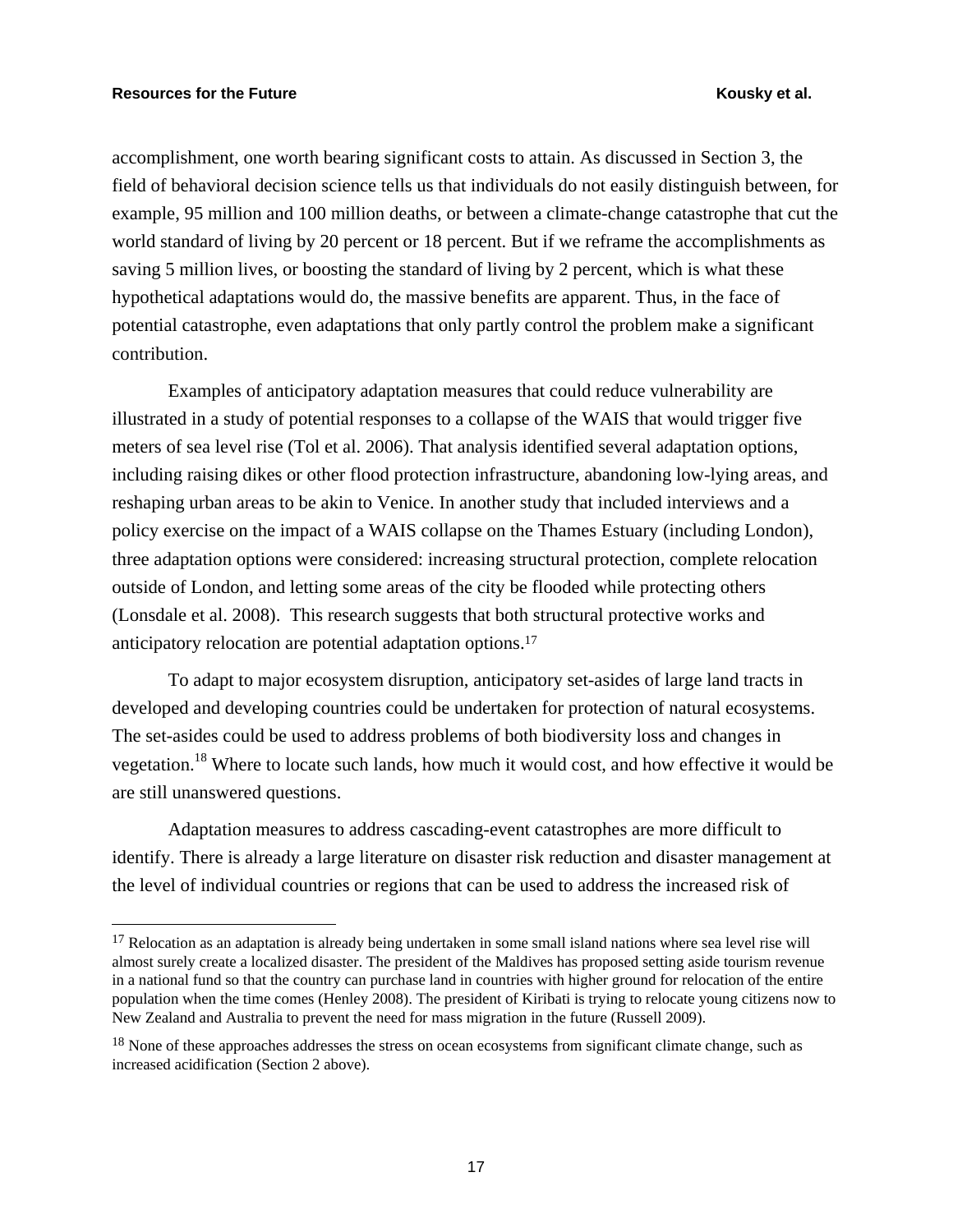$\overline{a}$ 

climate change–induced disasters. The additional challenge in addressing cascading-event catastrophes is putting in place "circuit breakers" that prevent the secondary and tertiary effects of individual disasters, which might otherwise cause a more global-scale catastrophe to develop.<sup>19</sup> Since the likelihood and impact of potential synergies that cause disasters to cascade into catastrophes are not yet known, it is difficult to be specific about how these kinds of circuit breakers would need to operate. One example of a circuit breaker adaptation might include extremely large stockpiles of basic food, water, and shelter that could be dispatched quickly if a series of smaller disasters threatened to slide into a larger-scale catastrophe. Development of contingency plans would be a critical complement to any other preparedness measures for effective circuit breakers.

#### *4.3 Anticipated Efficacy and Benefits of Response Options*

All three types of response options pass basic tests of efficacy. For dramatic abatement, we judge from the analysis in the latest IPCC report that going rapidly to a 550-ppmv concentration limit would reduce the risk of a gradual-onset global catastrophe by an appreciable percentage, though perhaps not by a very high percentage. Stabilization at 450 ppmv is more likely to be effective at significantly reducing climate change catastrophe risks. Mitigating the risks of cascading-event catastrophes may require even larger reductions in GHG concentrations; this could be the case if the socioeconomic tipping points underlying the cascading-event catastrophes occurred with smaller degrees of climate change than the large-scale environmental tipping points.

The efficacy of global-scale application of geoengineering needs to be considered separately for several cases. It could be quite effective for mitigating the risks of a thresholdcrossing type of catastrophe, assuming there is technical success in developing reliable geoengineering methods with limited side effects. Based on current knowledge, these conditions are not satisfied; verifying or refuting them will occur only after additional R&D. It also would be necessary to deploy geoengineering at a large enough scale to be effective, with international agreement to govern and coordinate its use. Otherwise, the net effectiveness of the approach is

<sup>19</sup> A smaller-scale example of this comes from Hurricane Katrina. Catastrophe models had predicted—before Katrina—that even with a major hurricane, there would not be significant flooding in the city because levees would remain intact and, importantly, the city's pumping system would be operating. The storm took out power, however, which prevented the pumps from working, and even if they had been operable, the forced evacuation meant that no one was available to operate the systems (RMS 2005).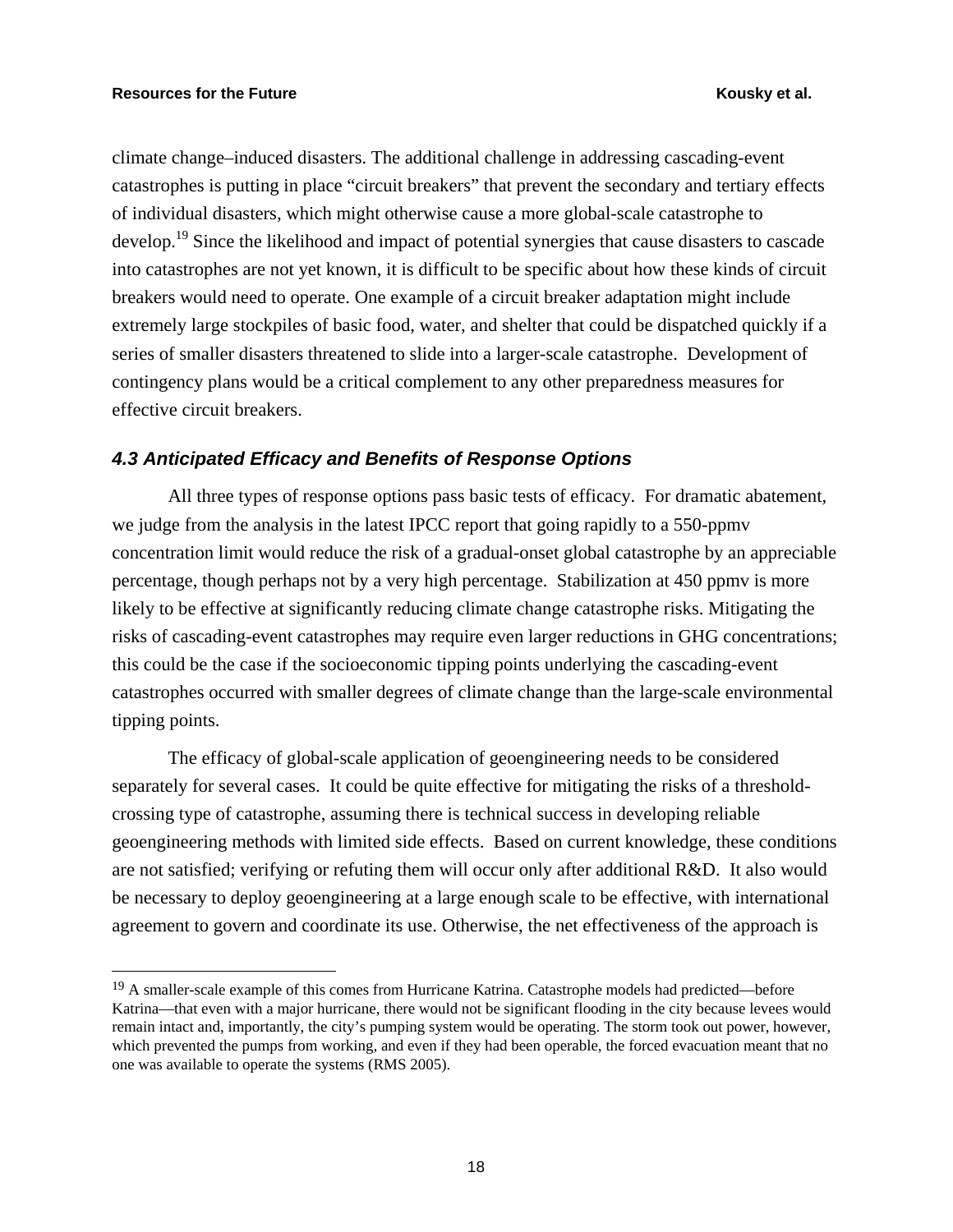highly uncertain. For sunlight-reflecting technologies, including particles injected into the atmosphere, sustained use is also crucial, since stopping reflection could result in a "rebound" that would accelerate the rate of climate change.

The effectiveness of geoengineering in stopping a cascade of consequences is more difficult to gauge, even assuming technical success as described above. Geoengineering could be both highly effective and politically manageable if it could be applied quickly and locally, with limited and manageable impacts on neighbors. On the other hand, difficulties in undertaking targeted applications, or in limiting unintended or unanticipated side effects, could cause serious problems.

The potential efficacy of adaptation options for large-scale catastrophes is high. Relocating individuals and rebuilding structures out of harm's way would be very effective, assuming threatened areas are identified. Large increases in protected natural areas to mitigate some of the stresses on natural ecosystems also could be effective, though this would depend on the size and connectivity of the areas and the particular threats being addressed—issues about which we still have limited understanding. Adaptation options to short-circuit cascading events could be effective, but even the best-informed and prepared response capacities could be undercut by surprise—especially since locations of potential cascading catastrophes will likely remain quite uncertain. It is important to stress, though, that even if the efficacy of an adaptation (or another measure) is uncertain or anticipated to be only partial, it still may be worth undertaking.

#### *4.4 Anticipated Costs of the Response Options*

The costs of the response options will vary, although all will be high. Achieving dramatic and rapid reductions in global GHG emissions will likely be very costly, in the absence of major breakthroughs in low-carbon energy technology or carbon sequestration. Assumptions matter crucially. As a rough guide to the costs, the IPCC estimates that at stabilization between 445– 535 ppmv  $CO_2$ -equivalent, GDP in 2050 is no more than 5.5 percent below baseline (this is well above current GDP given the effect of continued economic growth). The authors also note there has been little analysis of achieving this stringent target compared to others (Fisher et al. 2007). The IPCC figures also reflect ideal conditions for policy implementation. With less than fully cost-effective implementation, as must be expected, whether from delayed participation by developing countries or the use of some cost-ineffective mitigation policy mechanisms, the total cost would be much larger. For example, DICE runs suggest that with only 50 percent of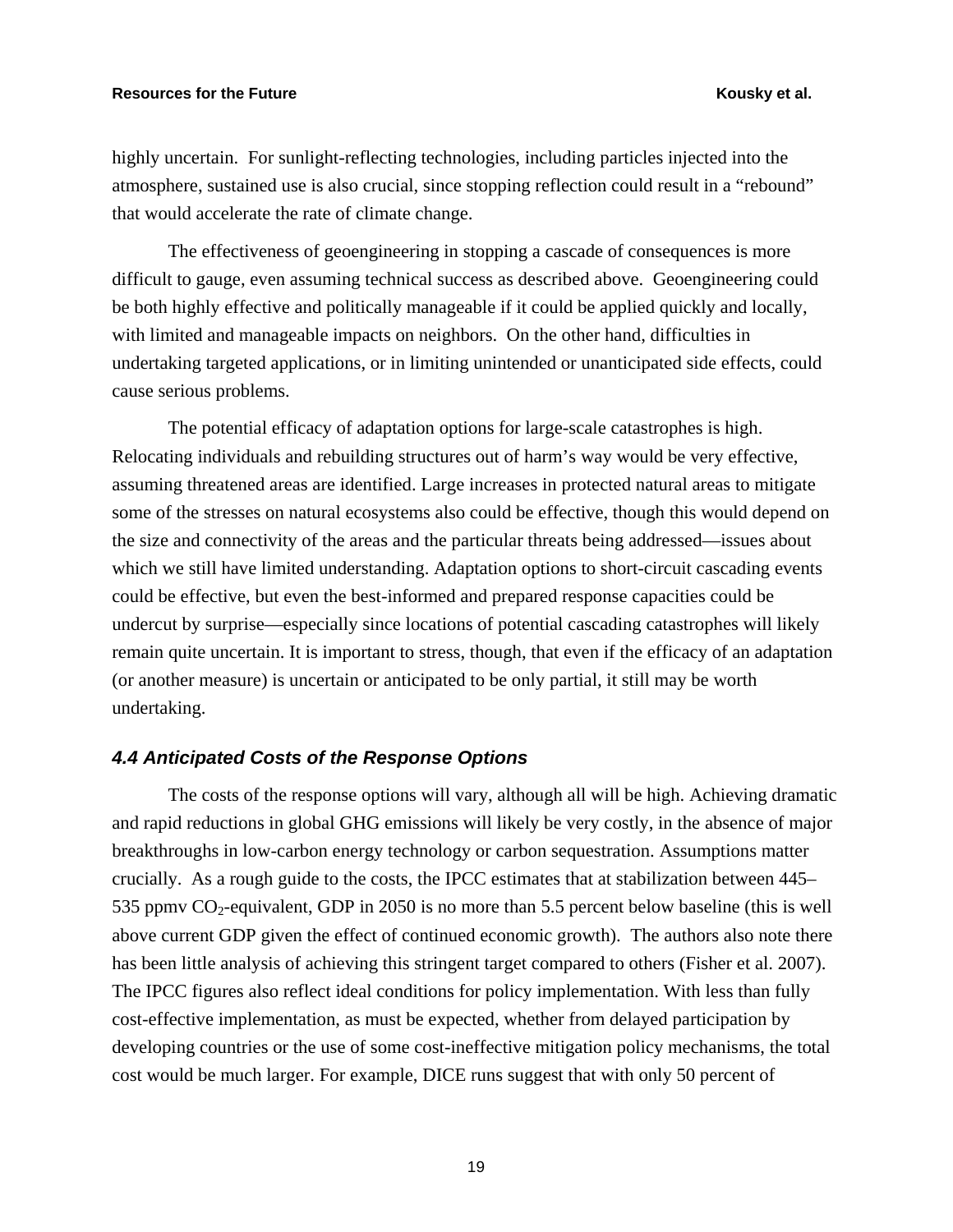$\overline{a}$ 

countries participating, abatement costs for the same goal would increase by 250 percent relative to full global participation (Nordhaus 2008).

The cost of geoengineering remains highly uncertain. One estimate of particulate seeding puts the cost at \$25–\$50 billion per year (Crutzen 2006). While this is a large number in absolute terms, it is a very small fraction of anticipated world GDP. However, anticipated negative side effects also are a critical part of the cost analysis. Negative side effects of scattering particulates in the atmosphere could include alteration of the hydrologic cycle and acidification of the ocean due to continued buildup of carbon dioxide. These developments in turn could have severe economic consequences that should be a part of the cost analysis. In addition, the costs of geoengineering R&D and deployment are a matter of speculation. Research and pilot-scale experiments would be needed not only to establish an adequate capacity to control large-scale geoengineering and to gather even rough estimates of cost, but also to identify and then find ways to ameliorate side effects. Given the complexity of the natural systems with which the world would be experimenting, it is possible research could not fully put to rest concerns about side effects.20

The costs of adaptation measures are sure to vary widely and will be difficult to assess a priori in many cases. Adaptation options involving very large land set-asides in the relatively near future for massive relocation of people would have quite high opportunity costs (including a significant amount of social dislocation). Large set-asides for protected areas also could be costly. More gradual set-asides and relocation would presumably be cheaper—especially compared to abandoning threatened areas and relocating people extremely rapidly later, when a threat appears more imminent and critical. Stricter land-use regulations across the world in coastal and other areas projected to be severely affected by climate change would be an important and relatively less expensive way to hold down adaptation costs later.<sup>21</sup> However, given population growth rates in coastal areas across the world, predominantly due to inmigration, even this option meets with political resistance. Costs for circuit-breaker responses to cascading catastrophes are even more difficult to gauge, though estimates for disaster

 $20$  See also McCracken (2009) for a discussion of a range of different possible geoengineering approaches and the uncertainties surrounding them at present.

<sup>&</sup>lt;sup>21</sup> Some initial efforts along these lines are being undertaken. For instance, the New Jersey Coastal Blue Acres Program is a land acquisition program run by the New Jersey Department of Environmental Protection. The department purchases vulnerable coastal lands damaged or prone to damage by storms.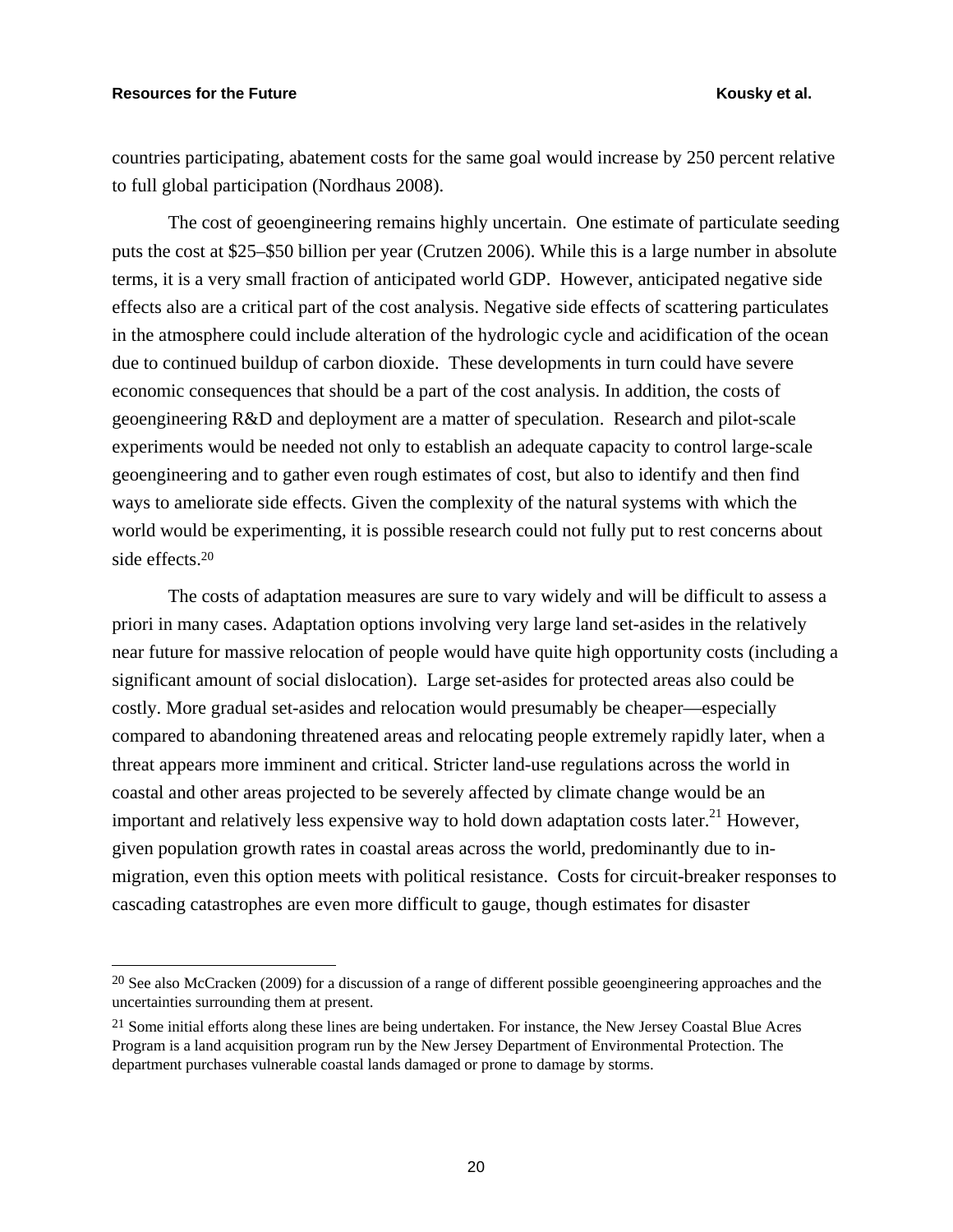preparedness would be a point of departure (and the adaptation measures would provide some co-benefits in that respect). Our rough judgment is that the costs would be moderate, not huge.

#### *4.5 Robustness of the Response Options*

Dramatic abatement is the most robust response option (in the sense we are using the term). The potential impacts of catastrophes—indeed all negative impacts of climate change depend strongly on accumulating emissions, so reducing these emissions would reduce risks across a range of future scenarios.

Coordinated international use of geoengineering could be almost as robust as dramatic GHG abatement, since it likewise attacks the root of the climate catastrophe risk: the amount and impact of increased radiative forcing. In principle, it might accomplish this goal more quickly than dramatic abatement if risks unexpectedly were seen to be much larger. However, these conclusions depend on a coordinated and timely use of geoengineering that is reasonably safe as well as effective. Otherwise, it could exacerbate other risks for reasons presented above, and in that sense, robustness would be lost. Abatement does not carry this risk.

Adaptation may not be robust. Previous authors have pointed out that we can maladapt; that is, we can be worse off from the adaptation than had we done nothing (e.g., Scheraga and Grambsch 1998). Here, we consider a slightly different concept, which we term brittle adaptation. These are adaptation measures that provide benefits under the circumstances for which they were designed, but not if impacts are significantly different. It has been observed in the United States, for example, that regulations and protection programs designed for more modest-scale disasters can become at best ineffective and at worst counterproductive when addressing larger-scale events (Moss et al. 2009). Levees have been found to create a feeling of safety, leading to increased development behind them (Tobin 1995). When they are overwhelmed or fail they can cause more damage than had they not been built initially.

In our context, structural protection measures like levees could be brittle—in a particularly severe event they would fail to provide benefits, and they may even cause more damage. A similar effect could occur with relocation if population and investment were concentrated at the edge of the "cleared zone." Relocation programs could be brittle in a different way as well—for example, we might discover that increased risks of disease from climate change are a more urgent threat than sea level rise, and these disease risks might even be exacerbated during relocation. Programs to sharply limit in-migration, and the creation of large protected areas for preserving critical natural capital and habitat, would be more robust since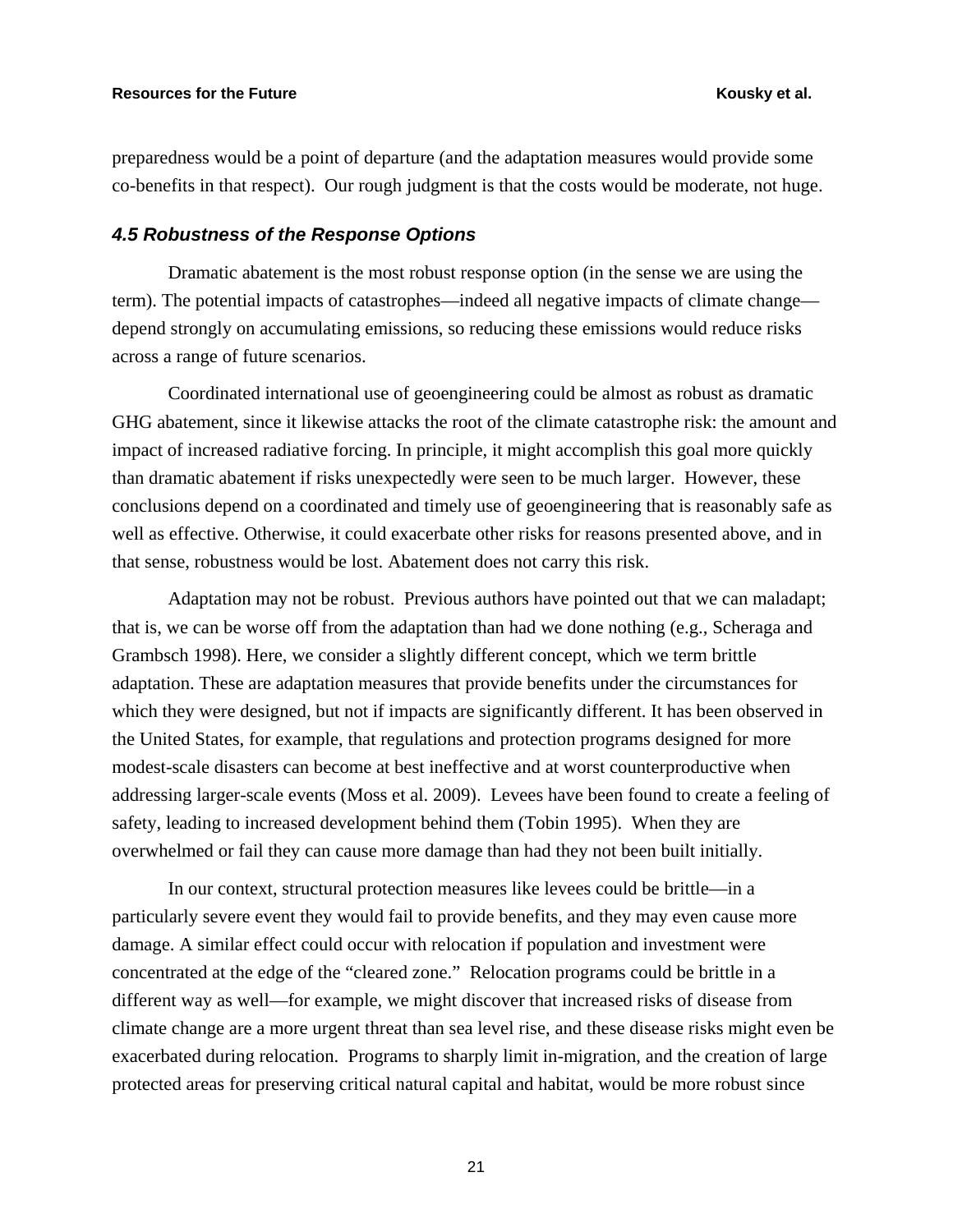1

they would provide benefits in a range of states of the world as well as environmental cobenefits.

For circuit-breaker adaptations, contingency plans that allow for rapid changes in the type and volume of assistance provided to individual disaster locations would be the most robust option. One example comes from combating the 2003 heat wave disaster in France. Lagadec (2004) found that responding to the heat wave required many organizations apart from traditional emergency responders, such as nursing homes, to enter "crisis" mode. Because many were unaccustomed to doing so, the response was ineffectual.<sup>22</sup> To be effective, contingency plans must have material backing for a range of responses—from food aid to public safety.

#### *4.6 Flexibility of the Response Options*

Dramatic reduction of emissions is not flexible. Once a commitment to rapid decarbonization is made, it will be costly to ramp up the target for mitigation even further due to the volume of newly sunk investment. The goal could subsequently be relaxed, but that also would involve economic costs from reconfiguring the energy system as well as political opposition to "stranding" prior low-carbon investments. And if companies knew there was a likelihood of such reversal on target emissions levels, they would be less likely to invest in reductions in the first place.

In one respect, geoengineering is relatively flexible. Rates of application of geoengineering methods such as ocean fertilization or rates of particulate seeding could be scaled up or down relatively easily. However, geoengineering technologies involving reflection of energy cannot be stopped once GHGs have accumulated without risk of abrupt and severe climate change. This implies much stronger limits in the downward flexibility of reflective geoengineering than would be the case with massive GHG abatement. Thus, unless or until uncertainty about side effects can be reduced very significantly, the lack of downward flexibility could be a serious impediment to its use.

Structural adaption would be fairly inflexible. Adaptation involving acquisition of large areas of land to hold for future relocation or ecosystem protection may not be upwardly flexible, but could be more downwardly flexible. There is an option value associated with acquiring more

 $^{22}$  In a region in France that had excess mortality of 171 percent during the crisis, a nursing home that had developed broader risk reduction measures across its range of activities performed much better (Poumadère et al. 2005).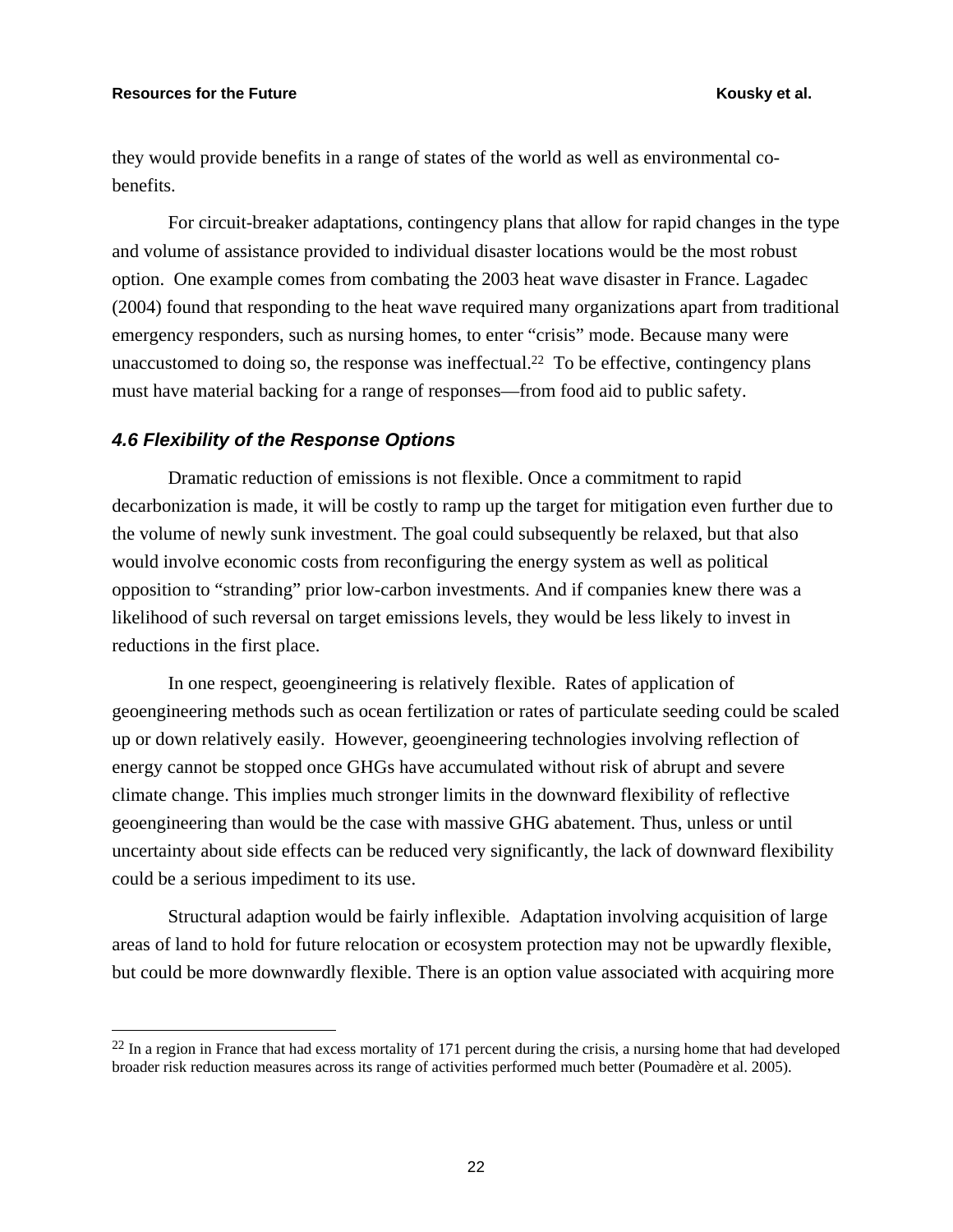land than is expected to be needed in order to protect against widespread mega-catastrophe as opposed to localized disaster, a value that should be weighed against the cost of such acquisition in light of the perceived probability of catastrophe. However, it likely would be difficult to adjust the pace of actual relocation, and once people were relocated, it would be costly to return them to their former locations if less relocation were found to be sufficient. The circuit-breaker measures would be very flexible; they can be scaled down relatively inexpensively, and for the most part they can be scaled up relatively quickly if at least some minimum level of response capacity is maintained.

### *4.7 Constructing a Portfolio*

 $\overline{a}$ 

A sound ex ante policy for addressing the threat of climate change mega-catastrophes will be a portfolio comprised of at least some investment in each of the three response options. A portfolio of responses will be desirable for three reasons. First, there are diminishing marginal returns to expenditures on each of the three options. That is, a marginal increase in reducing the risk of a catastrophe utilizing one of the options becomes increasingly expensive as we do more. Given diminishing returns, for any budget, greater risk reduction can be achieved by allocating some of the budget to all three options.<sup>23</sup> Second, we are uncertain about whether and to what degree each of the three options will actually reduce the risk of a catastrophe. An option may fail to be effective for a variety of reasons: because we have misunderstood the climate system, the technology fails, unforeseen consequences reduce its effectiveness, or because of political impediments. Due to this uncertainty over potential benefits from each option, diversification across all three policies will be preferred by a risk-averse decisionmaker. Finally, a portfolio with some investment in each option will be preferred since the future state of the world is unknown and the three strategies have different strengths of performance across states. For instance, if a particular catastrophe is determined to arise relatively quickly with little to no warning, then dramatic mitigation would be preferred to geoengineering, for which there might be little deployment time.

Investment in an option also includes R&D. There are large option values associated with expanded and accelerated R&D and pilot deployment of low-carbon technologies and geoengineering in the near term. Public-good problems will likely arise in obtaining globally

<sup>&</sup>lt;sup>23</sup> We exclude the corner-solution case, in which some option is so unattractive that zero should be spent on it before the whole budget is spent on the other two.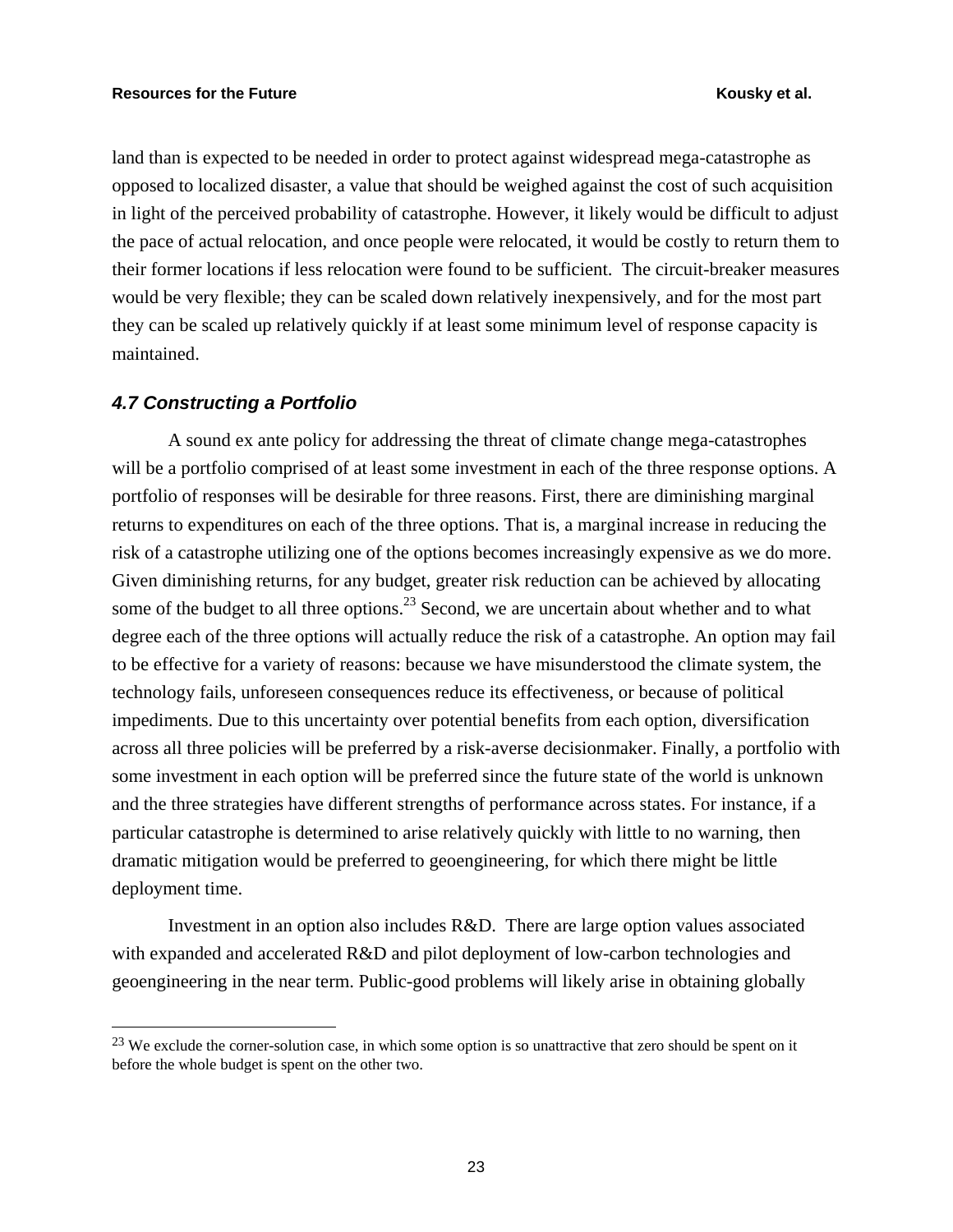optimal R&D investments given inevitable spillovers, and government assistance to help finance start-up efforts will be needed. Similarly, there is a very high option value associated with improved information on the nature of the risks to guide anticipatory adaptation decisions.

The results of the preceding analysis of responses are summarized in Table 1. Massive abatement is highly effective and the most robust option. Depending on what low-carbon technologies are used to achieve reductions in emissions, negative side effects will be minimal (one potential exception being the extent to which wider deployment of nuclear power brings with it other risks). Abatement is, however, not flexible. How costly it is will depend on how rapidly low-carbon energy technologies advance. It will be very costly with today's suite of technologies and those that can be realistically anticipated in the nearer term, but successful initial investments will stimulate further technical advance through learning-by-doing. Drastic GHG abatement will be very difficult to achieve globally, for the well-discussed political economy reasons, at least without a major decline in the cost of low-carbon energy and carbon sequestration. This nearly certain difficulty in adequately abating global emissions is one of the reasons to invest in the other two options as well.

With more research into making geoengineering effective and safe, it could be preferable to drastic abatement and very desirable as a complement to more gradual abatement. Without assurances of efficacy and safety, however, abatement will be preferable. Global cooperation to sustain adequate geoengineering and curb harmful unilateral applications also could prove difficult to maintain. While these features of geoengineering argue strongly against a commitment to its near-term deployment, research on geoengineering is an essential part of an initial portfolio for catastrophe risk mitigation. If research yields favorable results, geoengineering could prove to be an important breakthrough for dealing with climate change. Even if research can only partly resolve concerns about side effects, however, geoengineering may still be an unappealing but necessary safety valve should international mitigation efforts prove insufficient or a climate catastrophe becomes imminent. Research could also discover side effects that are too great to make geoengineering worthwhile, allowing policymakers to focus resources elsewhere.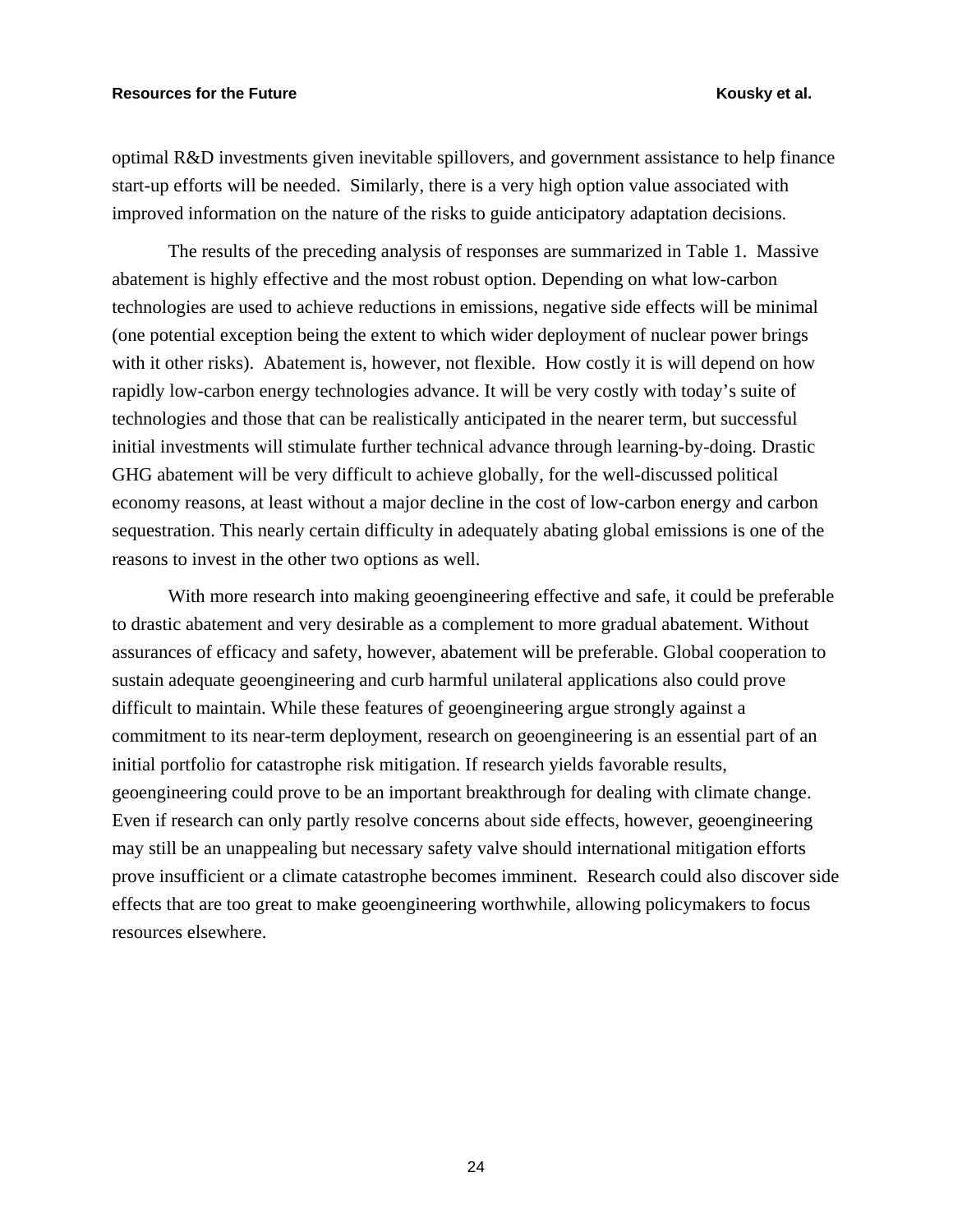|                    | <b>Abatement</b>                                                                                                                                  | Geoengineering                                                                                                                                       | <b>Adaptation</b>                                                                                                                                                                                                 |
|--------------------|---------------------------------------------------------------------------------------------------------------------------------------------------|------------------------------------------------------------------------------------------------------------------------------------------------------|-------------------------------------------------------------------------------------------------------------------------------------------------------------------------------------------------------------------|
| <b>Efficacy</b>    | Stabilization at 450 ppmv<br>likely effective in reducing<br>risk of crossing thresholds;<br>stabilization at 550 ppmv<br>somewhat less effective | Effectiveness dependent on<br>developing reliable and safe<br>methods with limited side<br>effects, but high in that case                            | Efficacy varies by adaptation<br>strategy, but large land set-<br>asides and gradual relocation<br>likely effective                                                                                               |
|                    | Less effective for mitigating<br>cascading catastrophes                                                                                           | Could be more effective for<br>more localized applications to<br>mitigate cascading catastrophes,<br>if adequately controllable                      | Improved contingency<br>planning could have large<br>benefits for addressing<br>cascading catastrophes                                                                                                            |
| Cost               | Potentially very costly,<br>depending on state of<br>technology; option value<br>associated with near-term<br>R&D to lower cost                   | Potential for modest direct<br>costs, but negative side effects<br>could be large and R&D costs<br>for safe and effective system<br>remain uncertain | Costs of contingency planning<br>will be small; other<br>adaptations likely to have high<br>opportunity costs; regulation<br>limiting development in at-<br>risk areas now will reduce<br>cost of later responses |
| <b>Robustness</b>  | <b>Highly robust</b>                                                                                                                              | Highly robust under good<br>conditions; risk of lost<br>robustness if misapplied or if<br>other risks are aggravated                                 | Structural measures need not<br>be robust; relocation and<br>contingency planning will be<br>more so                                                                                                              |
| <b>Flexibility</b> | Not flexible                                                                                                                                      | Flexibility in rate of use, but<br>bigger concern is lack of<br>downward flexibility once<br>applied (climate "rebound")                             | Circuit-breaker measures are<br>flexible, others only modestly<br><b>SO</b>                                                                                                                                       |

\* Comments here apply primarily to use of sulfate particles for solar reflection.

Circuit-breaker adaptation options appear affordable, robust, flexible, and at least partly effective, suggesting initial investments to strengthen the availability of such options are strongly warranted. Because there is a positive externality associated with each country's adoption of circuit-breaker adaptations, some under provision is to be expected. For global catastrophes, more drastic adaptation measures, such as relocation of populations and structural measures, would be very costly and fairly nonrobust. They would also require international coordination and aid to developing countries. It is thus not possible to make a case for such measures until more is known about the nature of the potential catastrophe risks, including their timing, and until more is known about the potential efficacy of the other two options. Changes in land-use regulation and initial acquisitions of set-aside lands should be part of an initial portfolio of relatively low-cost adaptation responses.

The arguments above, combined with our previous review of what is known about catastrophe risks, lead us to conclude that none of the three types of response options should be immediately undertaken full-bore. What should be immediately and aggressively undertaken is,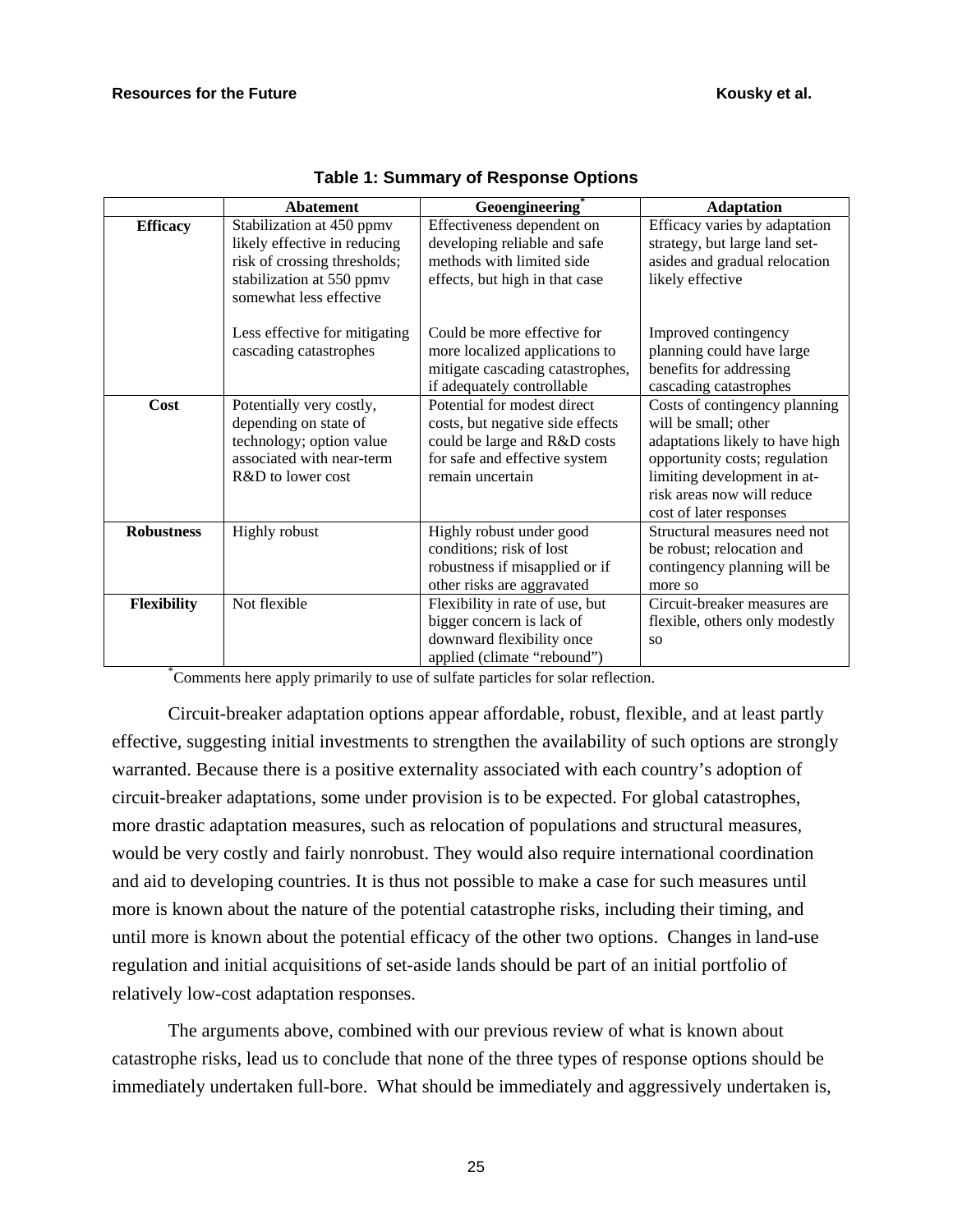first, a major increase in the kind of research and applied technology development highlighted in our comments about option values. Deep cuts in global GHG emissions will be very difficult to accomplish for both economic and political reasons without significant progress in low-cost energy options, improved land-use practices, and carbon sequestration. It is difficult to see geoengineering going anywhere, except perhaps as a last-ditch measure, without major efforts to better understand its capacities and risks in actual use. Most of all, it is virtually impossible to imagine concerted worldwide efforts to relocate vulnerable populations and protect natural habitats until the need is more clearly established for such stringent measures.

The other opportunity to be exploited more intensively in the near term is mitigation and adaptation with significant co-benefits—lower energy costs, less conventional pollution, improved livelihoods, and greater resilience to current shocks in the system. This statement is made so often that it seriously risks becoming a bromide. Yet it continues to be repeated in part because progress on this front is so limited. This curious lack of progress points to the need for a much better understanding of the behavioral and institutional constraints that must lie behind our failure to pursue seemingly obvious self-interested actions.

Determining particular initial investment levels in such a portfolio of response options will require policymakers to make subjective judgments regarding each of our three evaluation criteria: how effective different investments may be to reduce climate change catastrophe risks to an acceptable level under different assumptions about those risks; the potential costs of developing different options; and the degree of potential negative side effects. Experts currently disagree about the answers to these questions. For example, proponents of geoengineering believe the costs will be low and the efficacy high, whereas proponents of drastic mitigation believe once we start investing in low-carbon technologies, costs will fall and efficacy will be high. While there will be a potentially wide distribution of expert assessments with respect to these factors, decisionmakers should form their judgments by taking into account the whole range of expert judgments rather than being risk averse by putting more emphasis on the negative possibilities. A structured approach based on a range of expert judgments likely will be preferable to having decisionmakers make uninformed ad hoc subjective assessments or being swayed by those who are most vocal in expressing their views.

Initial levels of investment also will need to be adjusted over time in response to learning about these many uncertainties. Investments will also change, in some cases more problematically, due to behavioral propensities in the face of experience. For example, if the risks of geoengineering become "available" (as in the availability heuristic discussed in Section 3) through a field experiment gone wrong, investment levels in geoengineering may plummet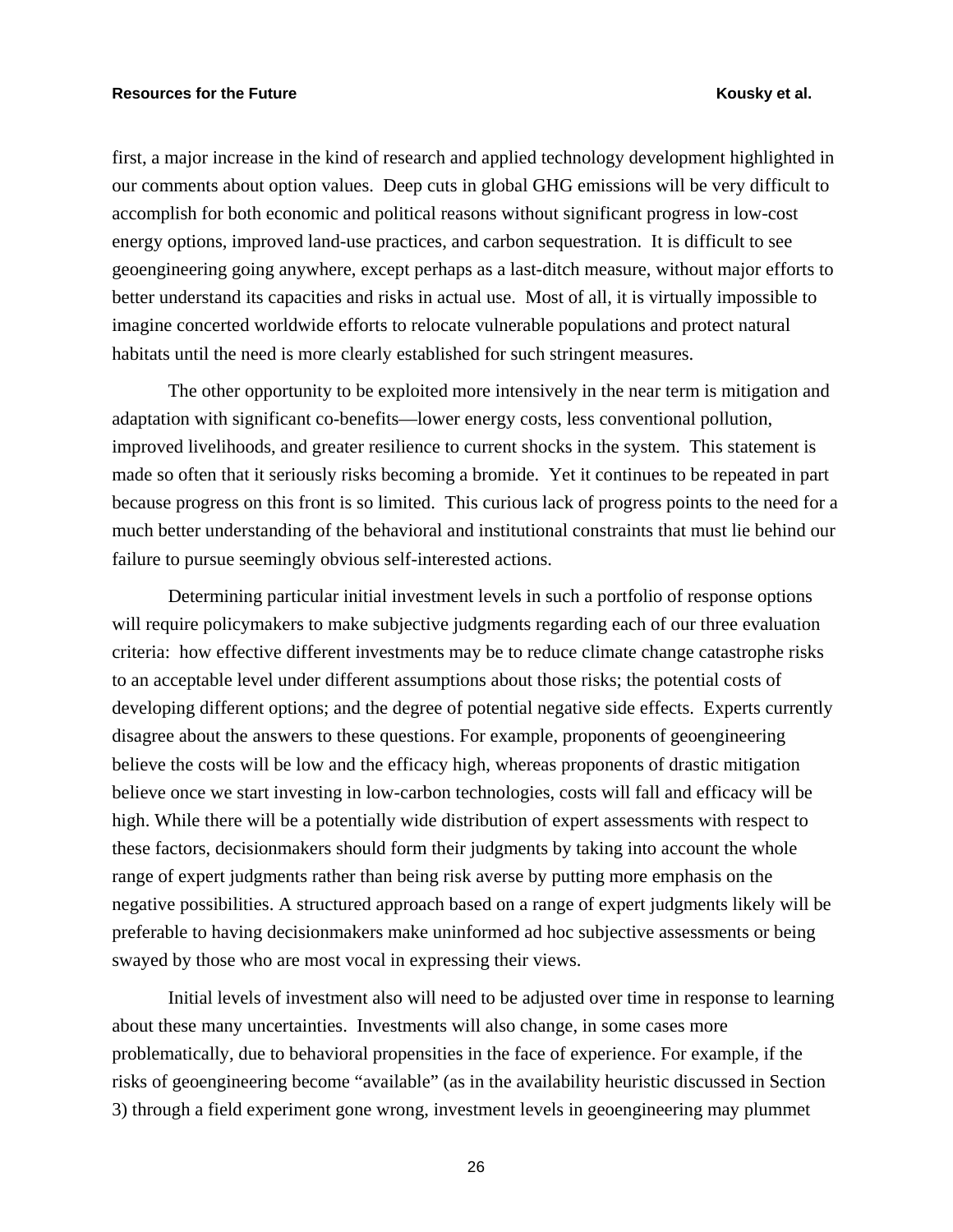much more than they should. Similarly, because errors of omission are preferred to errors of commission, there will be reluctance to invest in geoengineering if there is a "salient" risk of negative consequences, even if the anticipated net benefits otherwise are seen to be strongly positive. But if not investing is a larger risk, due for example to a sharp increase in the threat of a climate change catastrophe, this reluctance will need to confronted.

### **5. Concluding Remarks**

Dealing with catastrophic climate change is an effort in reducing probabilities. There are obviously no guaranteed results, even if we plan carefully. Two major challenges will be (1) to choose sensible policies despite an array of behavioral propensities that afflict us when we confront risks characterized by great uncertainties and low probabilities and (2) to secure effective international cooperation on expenditures to provide the public good of reducing climate change catastrophe risk.

Despite these challenges, we stress that perfection should not be the enemy of improvement. Even in the most optimistic scenario for action, a positive probability of catastrophe will remain. Citizens and policymakers will have to actively try to overcome the common bias toward undervaluing risk reductions if they do not eliminate the threat. Reducing the risk by a fraction of its value could be hugely beneficial in expected value terms.

As scholars have remarked about international cooperation on climate change, sometimes it is most important to take a first step than to take the optimal first step. We thus recommend the implementation of an initial investment portfolio for addressing this risk, with the full understanding that it will need to be adjusted over time. Given the many uncertainties, initial investments in each area—particularly research that strengthens our ability to more effectively use various options—should pay large dividends.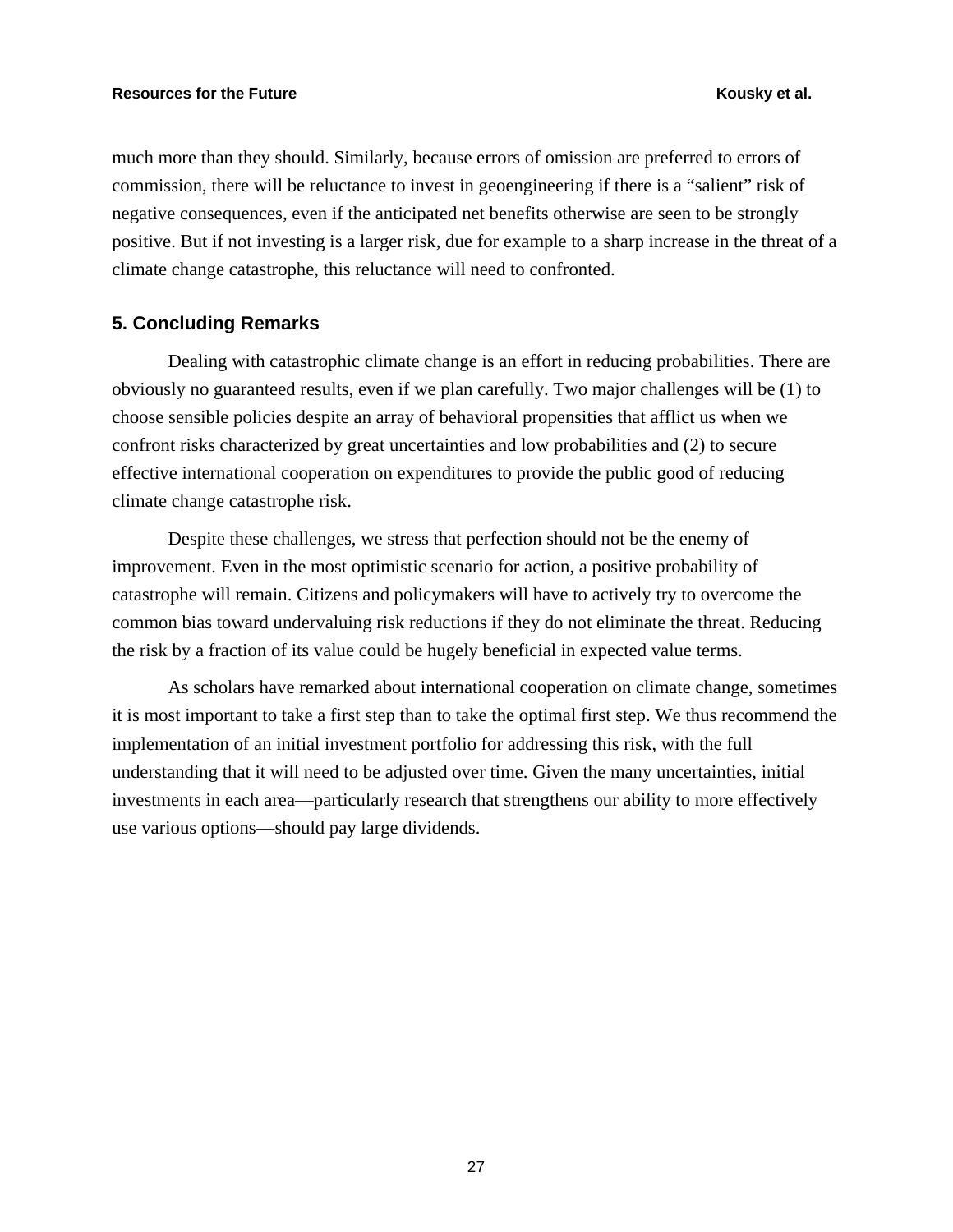### **References**

- Adger*,* W.N., S. Agrawala, M.M.Q. Mirza, C. Conde, K. O'Brien, J. Pulhin, R. Pulwarty, B. Smit and K. Takahashi. 2007. Assessment of Adaptation Practices, Options, Constraints and Capacity. In *Climate Change 2007: Impacts, Adaptation and Vulnerability. Contribution of Working Group II to the Fourth Assessment Report of the Intergovernmental Panel on Climate Change,* edited by M.L. Parry, O.F. Canziani, J.P. Palutikof, P.J. van der Linden and C.E. Hanson. Cambridge, UK: Cambridge University Press, 717–743.
- Alley, R.B., J. Marotzke, W.D. Nordhaus, J.T. Overpeck, D.M. Peteet, R.A. Pielke Jr., R.T. Pierrehumbert, P.B. Rhines, T.F. Stocker, L.D. Talley, and J.M. Wallace. 2003. Abrupt Climate Change. *Science* 229: 2005–2010.
- Anthoff,D., R.J. Nicholls, R.S.J. Tol and A.T. Vafeidis. 2006 Global and Regional Exposure to Large Rises in Sea Level: A Sensitivity Analysis. Working Paper 96. Norwich, UK: Tyndall Centre for Climate Change Research, University of East Anglia.
- Barrett, S. 2008. The Incredible Economics of Geoengineering. *Journal of Environmental and Resource Economics* 39(1): 45–54.
- Berger, A., C. Kousky, and R. Zeckhauser. 2008. Obstacles to Clear Thinking about Natural Disasters: Five Lessons for Policy. In *House and Home: Disasters, Cities, Public Policy*, edited by J.M. Quigley and L.A. Rosenthal. Berkeley, CA: Berkeley Public Policy Press.
- Brekke, K.A., and O. Johansson-Stenman. 2008. The Behavioural Economics of Climate Change. *Oxford Review of Economic Policy* 24(2): 280–297.
- Bruckner, T., G. Petschel-Held, M. Leimbach, and F.L. Toth. 2003. Methodological Aspects of the Tolerable Windows Approach. *Climatic Change* 56(1–2): 73–88.
- Camerer, C.F., and H. Kunreuther. 1989. Decision Processes for Low Probability Events: Policy Implications. *Journal of Policy Analysis and Management* 8(4): 565–592.
- CNA Corporation. 2007. *National Security and the Threat of Climate Change*. Alexandria, VA: The CNA Corporation.
- Crutzen, P.J. 2006. Albedo Enhancement by Stratospheric Sulfur Injections: A Contribution to Resolve a Policy Dilemma? *Climatic Change* 77: 211–219.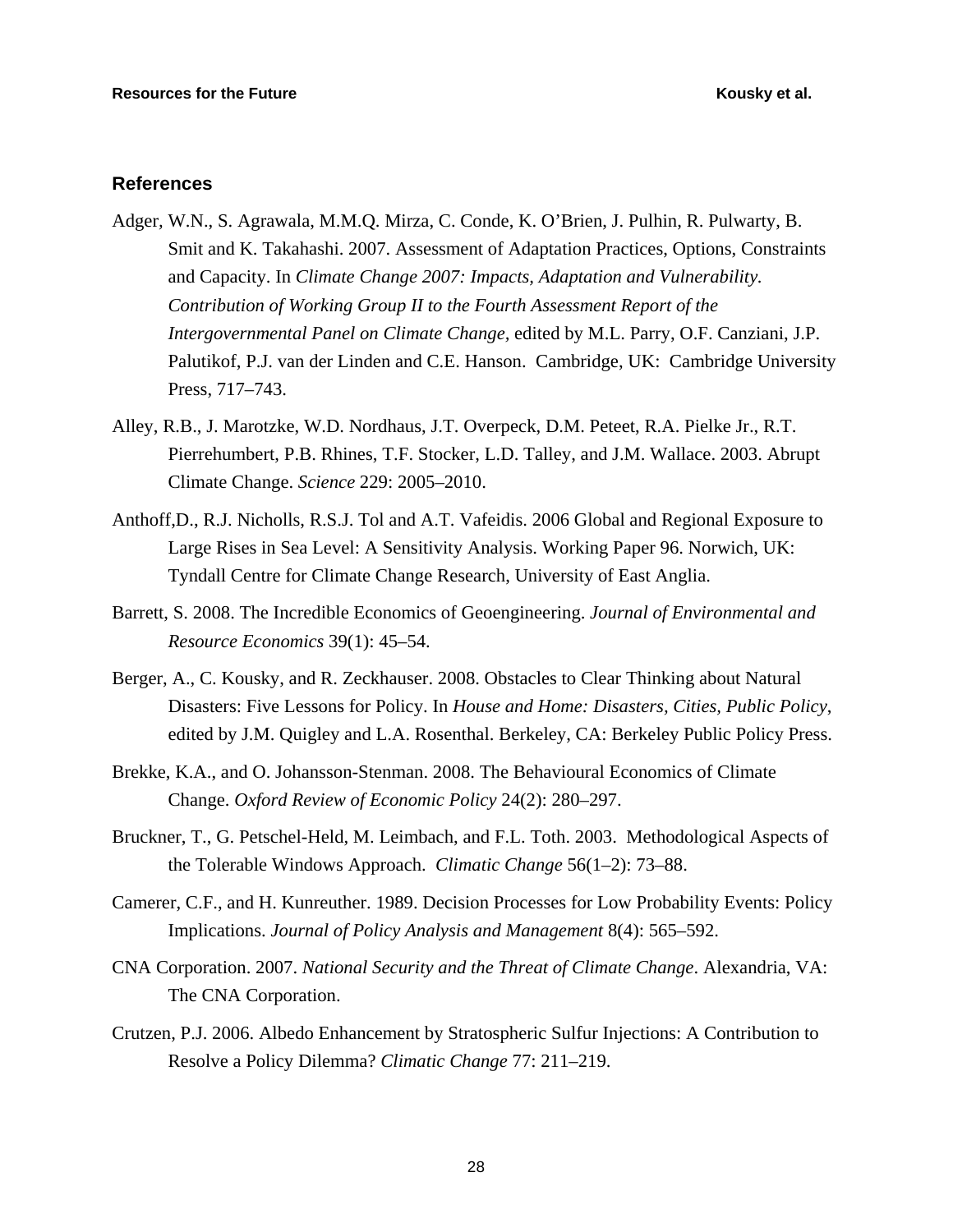- Dakos, V., M. Scheffer, E.H. van Nes, V. Brovkin, V. Petoukhov, and H. Held. 2008. Slowing Down As an Early Warning Signal for Abrupt Climate Change. *Proceedings of the National Academy of Sciences* 105: 14308–14312.
- Dasgupta, S., B. Laplante, C. Meisner, D. Wheeler, and J. Yan. 2007. The Impact of Sea Level Rise on Developing Countries: A Comparative Analysis. Policy Research Working Paper 4136. Washington, DC: The World Bank.
- Fischlin, A., G.F. Midgley, J.T. Price, R. Leemans, B. Gopal, C. Turley, M.D.A. Rounsevell, O.P. Dube, J. Tarazona, and A.A. Velichko. 2007. Ecosystems, Their Properties, Goods, and Services. In *Climate Change 2007: Impacts, Adaptation and Vulnerability; Contribution of Working Group II to the Fourth Assessment Report of the Intergovernmental Panel on Climate Change*, edited by M.L. Parry, O.F. Canziani, J.P. Palutikof, P.J. van der Linden, and C.E. Hanson. Cambridge, UK: Cambridge University Press, 211–272.
- Fisher, B.S., N. Nakicenovic, K. Alfsen, J. Corfee Morlot, F. de la Chesnaye, J.-C. Hourcade, K. Jiang, M. Kainuma, E.L. Rovere, A. Matysek, A. Rana, K. Riahi, R. Richels, S. Rose, D. van Vuuren, and R. Warren. 2007. Issues Related to Mitigation in the Long-Term Context. In *Climate Change 2007: Mitigation; Contribution of Working Group III to the Fourth Assessment Report of the Intergovernmental Panel on Climate Change*, edited by M.L. Parry, O.F. Canziani, J.P. Palutikof, P.J. van der Linden, and C.E. Hanson. Cambridge, UK: Cambridge University Press.
- Hansen, J. 2005. A Slippery Slope: How Much Global Warming Constitutes "Dangerous Anthropogenic Interference"? *Climatic Change* 68: 269–279.
- Henley, J. 2008. The Last Days of Paradise. *The Guardian UK*, November 11. http://www.zimbio.com/The+Guardian+UK/articles/815/The+last+days+of+paradise (accessed October 23, 2009).
- Kahneman, D., P. Slovic, and A. Tversky (eds.) 1982. *Judgment under Uncertainty: Heuristics and Biases*. Cambridge, UK: Cambridge University Press.
- Kahneman, D., and A. Tversky. 1979. Prospect Theory: An Analysis of Decision Under Risk. *Econometrica* 47(2): 263–292.
- Davidson, R. Swart, and J. Pan. Cambridge, UK: Cambridge University Press.
- Keith, D.W. 2000. Geoengineering the Climate: History and Prospect. *Annual Review of Energy and the Environment* 25: 245–284.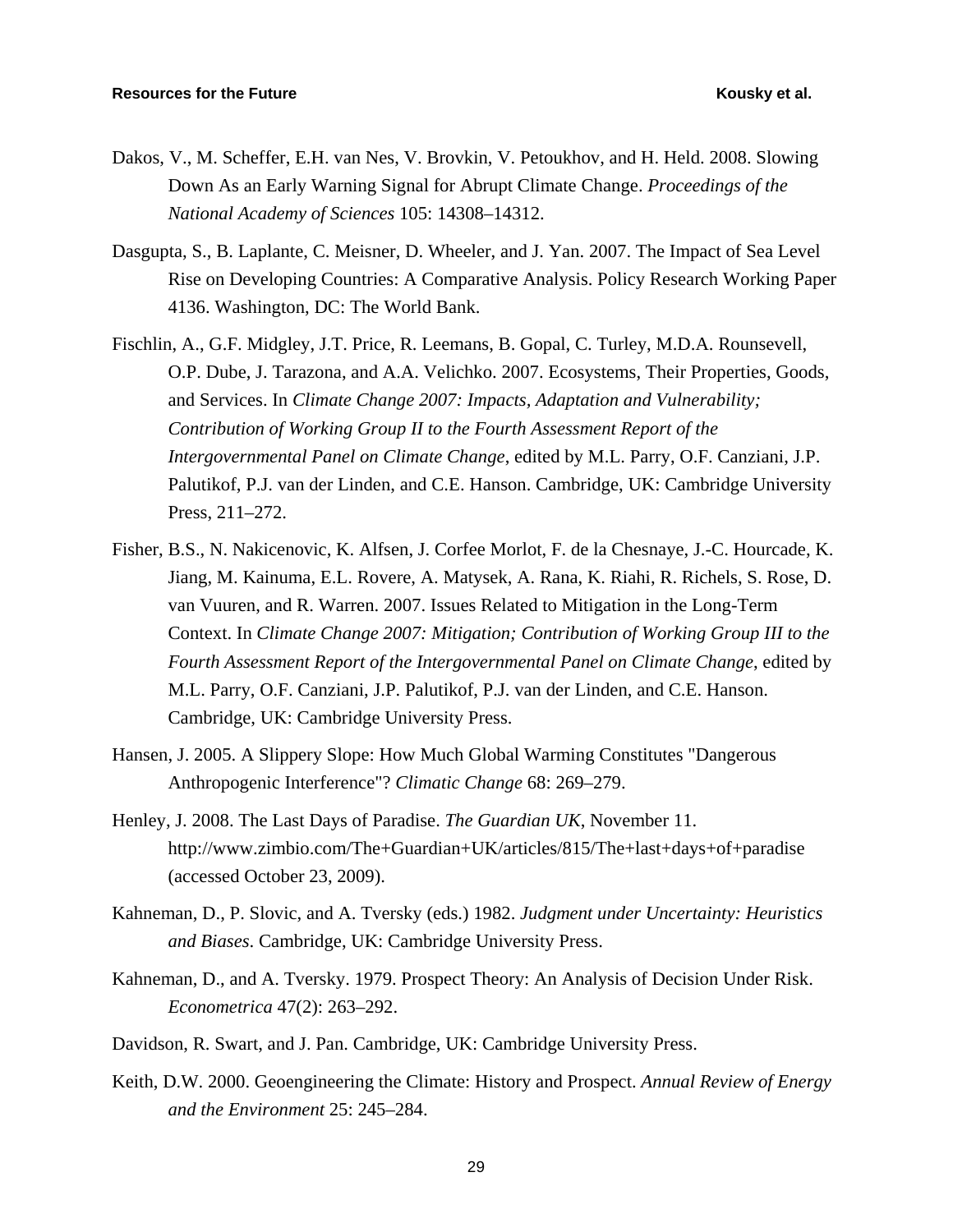- Keller, C., M. Siegrist, and H. Gutscher. 2006. The Role of the Affect and Availability Heuristics in Risk Communication. *Risk Analysis* 26(3): 631–639.
- Keller, K., C. Deutsch, M.G. Hall, and D.F. Bradford. 2007. Early Detection of Changes in the North Atlantic Meridional Overturning Circulation: Implications for the Design of Ocean Observation Systems. *Journal of Climate* 20: 145–157.
- Keller, K., and D. McInerney. 2008. The Dynamics of Learning about a Climate Threshold. *Climate Dynamics* 30: 321–332.
- Keller, K., K. Tan, F.M.M. Morel, and D.F. Bradford. 2000. Preserving the Ocean Circulation: Implications for Policy. *Climatic Change* 47: 17–43.
- Klein, R.W. 2005. *A Regulator's Introduction to the Insurance Industry*. Kansas City, MO: National Association of Insurance Commissioners.
- Kousky, C., and R. Cooke. 2009. Climate Change and Risk Management: Challenges for Insurance, Adaptation, and Loss Estimation. RFF Discussion paper 09-03-REV. Washington, DC: Resources for the Future.
- Kundzewicz, Z.W., L.J. Mata, N.W. Arnell, P. Döll, P. Kabat, B. Jiménez, K.A. Miller, T. Oki, Z. Sen, and I.A. Shiklomanov. 2007. Freshwater Resources and Their Management. In *Climate Change 2007: Impacts, Adaptation and Vulnerability; Contribution of Working Group II to the Fourth Assessment Report of the Intergovernmental Panel on Climate Change*, edited by M.L. Parry, O.F. Canziani, J.P. Palutikof, P.J. van der Linden, and C.E. Hanson. Cambridge, UK: Cambridge University Press, 173–210.
- Lagadec, P. 2004. Understanding the French 2003 Heat Wave Experience: Beyond the Heat, A Multi-Layered Challenge. *Journal of Contingencies and Crisis Management* 12(4): 160– 169.
- Lenton, T.M., H. Held, E. Kriegler, J.W. Hall, W. Lucht, S. Rahmstorf, and H.J. Schellnhuber. 2008. Tipping Elements in the Earth's Climate System. *Proceedings of the National Academy of Sciences* 105: 1786–1793.
- Lonsdale, K.G., T.E. Downing, R.J. Nicholls, D. Parker, A.T. Vafeidis, R. Dawson, and J. Hall. 2008. Plausible Responses to the Threat of Rapid Sea-Level Rise in the Thames Estuary. *Climatic Change* 91: 145–169.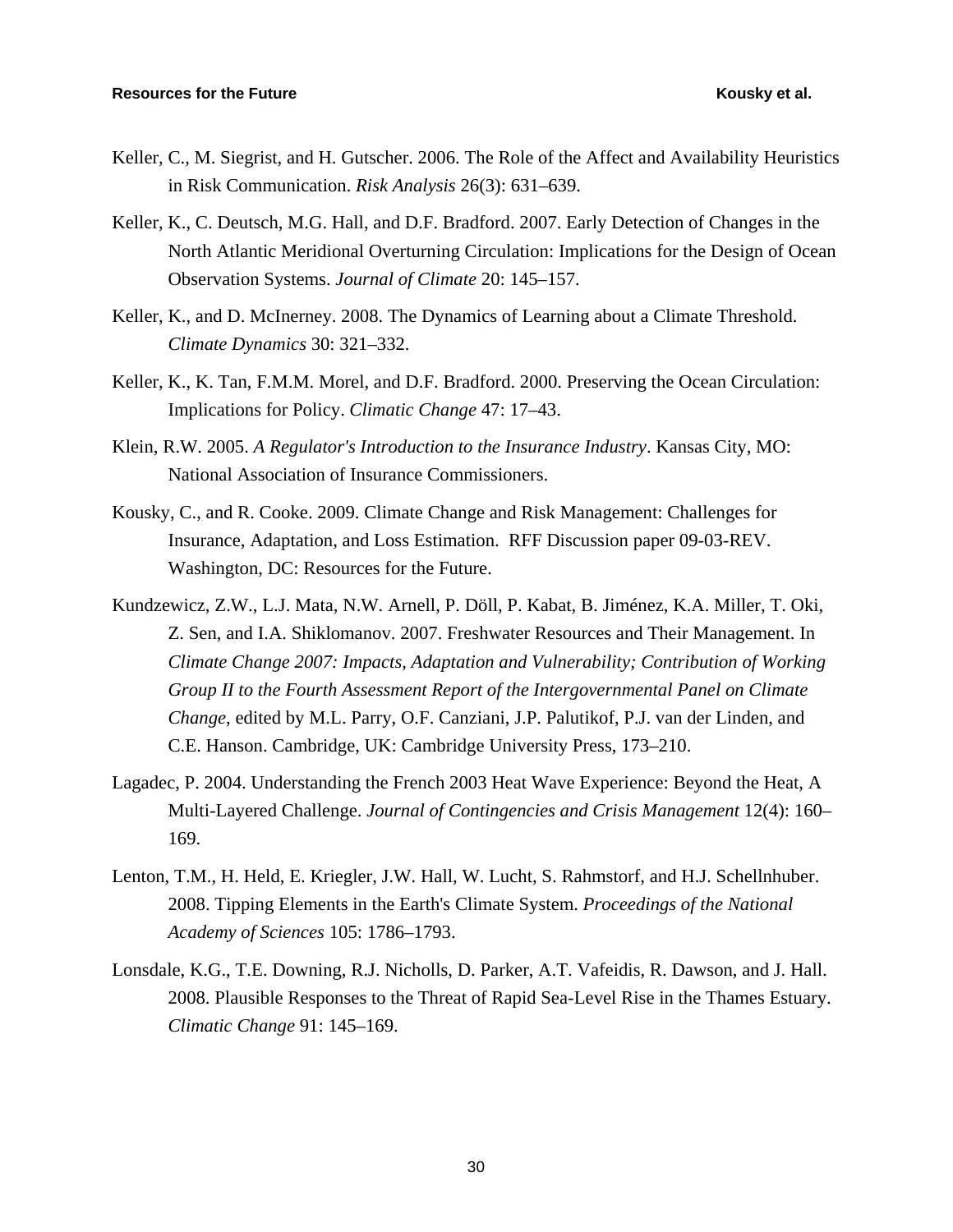- MacCracken, M.C. 2009. Beyond Mitigation: Potential Options for Counter-Balancing the Climatic and Environmental Consequences of the Rising Concentrations of Greenhouse Gases. Policy Research Working Paper 4938. Washington, DC: The World Bank.
- McDonald, J. 2009. China Fights Drought with Chemical Cloud-Seeding. *USA Today*, Feb 8.
- Moss, M., C. Schellhamer, and D.A. Berman. 2009. The Stafford Act and Priorities for Reform. *Journal of Homeland Security and Emergency Management* 6(1): article 13.
- Muir-Wood, R., and P. Grossi. 2008. The Catastrophe Modeling Response to Hurricane Katrina. In *Climate Extremes and Society*, edited by H.F. Diaz and R J. Murnane. Cambridge, UK: Cambridge University Press.
- National Academy of Sciences. 1992. *Policy Implications of Greenhouse Warming: Mitigation, Adaptation, and the Science Base*. Washington, DC: National Academy Press.
- Niall, P.A., S. Johnson, and J. Mueller. 2002. Updating the Accounts: Global Mortality of the 1918–1920 "Spanish" Influenza Pandemic. *Bulletin of the History of Medicine* 76: 105– 115.
- Nicholls, R.J., P.P. Wong, V.R. Burkett, J.O. Codignotto, J.E. Hay, R.F. McLean, S. Ragoonaden and C.D. Woodroffe. 2007. Coastal systems and Low-lying Areas. In *Climate Change 2007: Impacts, Adaptation and Vulnerability. Contribution of Working Group II to the Fourth Assessment Report of the Intergovernmental Panel on Climate Change*, edited by M.L. Parry, O.F. Canziani, J.P. Palutikof, P.J. van der Linden and C.E. Hanson. Cambridge, UK: Cambridge University Press, 315-356.
- Nordhaus, W. 2008. *A Question of Balance: Weighing the Options on Global Warming Policies*. New Haven, CT: Yale University Press.
- Nordhaus, W.D. 1994. Expert Opinion on Climatic Change. *American Scientist* 82(1): 45–52.
- O'Neill, B.C., and M. Oppenheimer. 2002. Dangerous Climate Impacts and the Kyoto Protocol. *Science* 296(5575): 1971–1972.
- Peters, D.P.C., R.A. Pielke Sr., B.T. Bestelmeyer, C.D. Allen, S. Munson-McGee, and K.M. Havstad. 2004. Cross-Scale Interactions, Nonlinearities, and Forecasting Catastrophic Events. *Proceedings of the National Academy of Sciences* 101: 15130–15135.
- Posner, R.A. 2005. *Catastrophe: Risk and Response*. New York: Oxford University Press.
- Poumadère, M., C. Mays, S. Le Mer, and R. Blong. 2005. The 2003 Heat Wave in France: Dangerous Climate Change Here and Now. *Risk Analysis* 25(6): 1483–1494.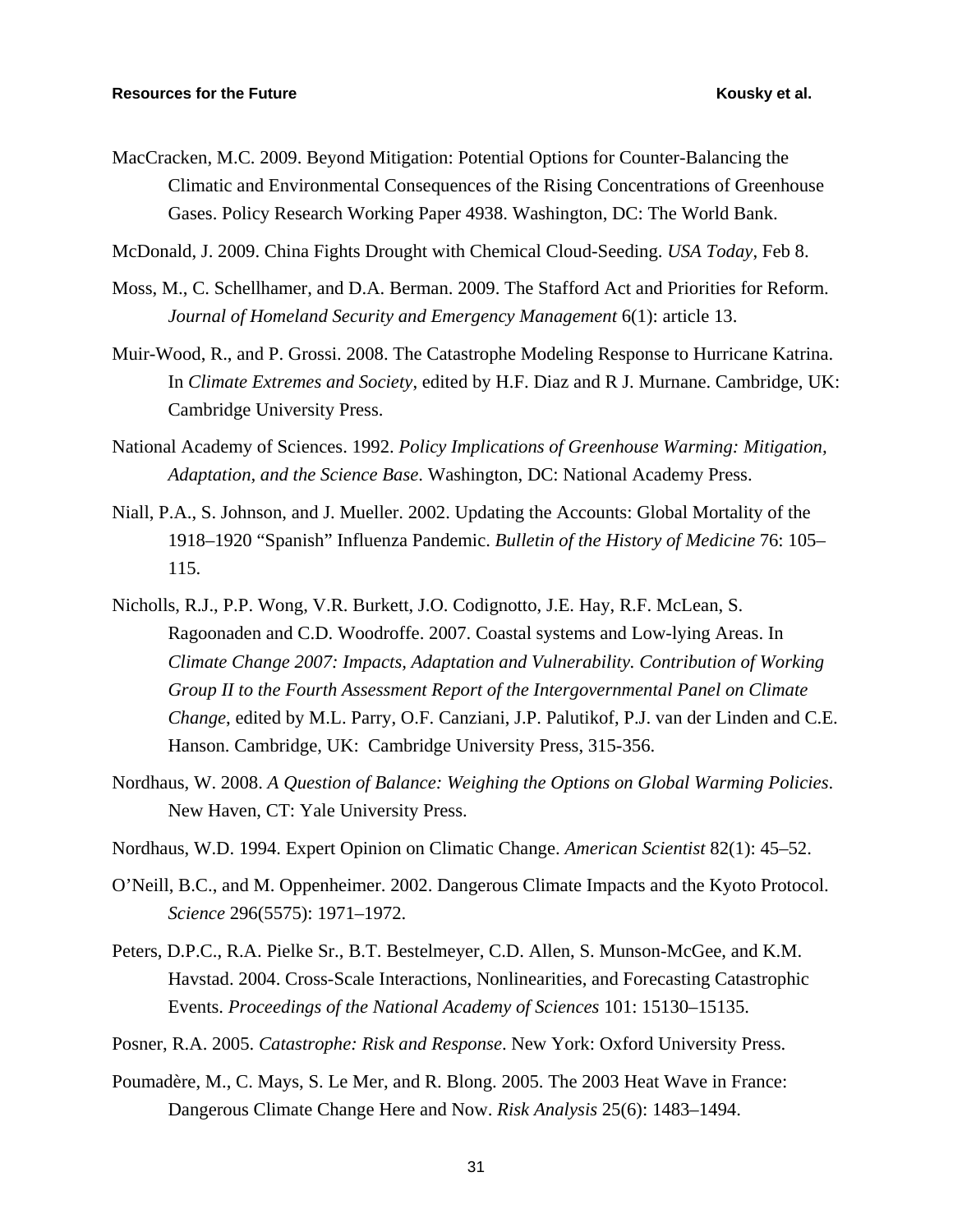- Rahmstorf, S. 2007. "A Semi-Empirical Approach to Projecting Future Sea-Level Rise." *Science* 315(5810): 368-370.
- RMS (2005). Hurricane Katrina: Profile of a Super Cat: Lessons and Implications for Catastrophe Risk Management. Newark, California: Risk Management Solutions.Russell, C. 2009. First Wave. *Science News* 175(5): 25-29.
- Samuelson, W., and R. Zeckhauser. 1988. Status Quo Bias in Decision Making. *Journal of Risk and Uncertainty* 1: 7–59.
- Scheraga, J.D., and A.E. Grambsch. 1998. Risks, Opportunities, and Adaptation to Climate Change. *Climate Research* 10: 85–95.
- Schiermeier, Q. 2006. Climate Change: A Sea Change. *Nature* 439(7074): 256–260.
- Schneider, S.H. 1996. Geoengineering: Could—Or Should—We Do It? *Climatic Change* 33: 291–302.
- Schneider, S.H., S. Semenov, A. Patwardhan, I. Burton, C.H.D. Magadza, M. Oppenheimer, A. B. Pittock, A. Rahman, J.B. Smith, A. Suarez, and F. Yamin. 2007. Assessing Key Vulnerabilities and the Risk from Climate Change. In *Climate Change 2007: Impacts, Adaptation and Vulnerability; Contribution of Working Group II to the Fourth Assessment Report of the Intergovernmental Panel on Climate Change*, edited by M.L. Parry, O.F. Canziani, J.P. Palutikof, P.J. van der Linden, and C.E. Hanson. Cambridge, UK: Cambridge University Press.
- Scholze, M., W. Knorr, N.W. Arnell, and I.C. Prentice. 2006. A Climate-Change Risk Analysis for World Ecosystems. *Proceedings of the National Academy of Sciences* 103: 13116– 13120.
- Simon, H.A. 1957. *Models of Man*. New York: John Wiley & Sons, Inc.
- ———. 1955. A Behavioral Model of Rational Choice. *The Quarterly Journal of Economics* 69: 99–118.
- Slovic, P., B. Fischhoff, and S. Lichtenstein. 1982. Why Study Risk Perception? *Risk Analysis* 2(2): 83–93.
- Small, C., and R.J. Nicholls. 2003. A Global Analysis of Human Settlement in Coastal Zones. *Journal of Coastal Research* 19(3): 584–599.
- Smith, J. B. 1997. Setting Priorities for Adapting to Climate Change. *Global Environmental Change* **7**(3): 251-265.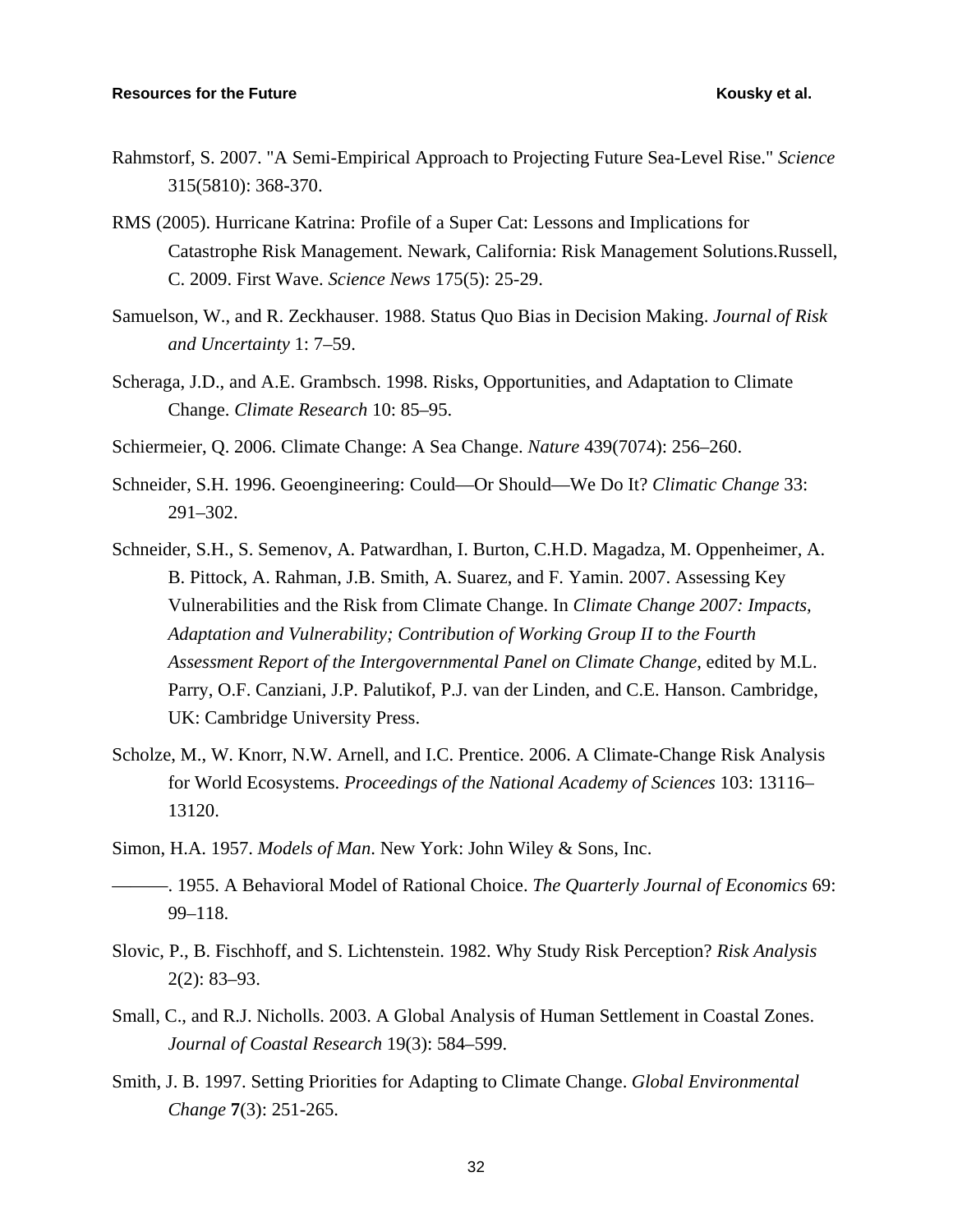- Smith, J.B., S.H. Schneider, M. Oppenheimer, G.W. Yohe, W. Hare, M.D. Mastrandrea, A. Patwardhan, I. Burton, J. Corfee Morlot, C.H.D. Magadza, F. Hans-Martin, A.B. Pittock, A. Rahman, A. Suarez, and J.-P. van Ypersele. 2009. Assessing Dangerous Climate Change through an Update of the Intergovernmental Panel on Climate Change (IPCC) "Reasons for Concern." *Proceedings of the National Academy of Sciences* 106: 4133– 4137.
- Sterner, T., and U.M. Persson. 2008. An Even Sterner Review: Introducing Relative Prices into the Discounting Debate. *Review of Environmental Economics and Policy* 2(1): 61–76.
- Summers, L., and R. Zeckhauser. 2008. Policymaking for Posterity. *Journal of Risk and Uncertainty* 37(2): 115–140.
- Sunstein, C.R. 2002. Probability Neglect: Emotions, Worst Cases, and Law. *The Yale Law Journal* 112(1): 61–107.
- Sunstein, C.R., and R. Zeckhauser. 2009. Overreaction to Fearsome Risks. John F. Kennedy School of Government Faculty Research Working Paper No. RWP08-079. Cambridge, MA: Harvard University.
- Taleb, N.N. 2007. *The Black Swan: The Impact of the Highly Improbable*. New York: Random House.
- Thaler, R.H. 1988. Anomalies: The Ultimatum Game. *Journal of Economic Perspectives* 2(4): 195–206.
- Thomas, C.D., A. Cameron, R.E. Green, M. Bakkenes, L.J. Beaumont, Y.C. Collingham, B.F.N. Erasmus, M.F. de Siqueira, A. Grainger, L. Hannah, L. Hughes, B. Huntley, A.S. van Jaarsveld, G.F. Midgley, L. Miles, M.A. Ortega-Huerta, A. Townsend Peterson, O.L. Phillips, and S.E. Williams. 2004. Extinction Risk from Climate Change. *Nature* 427(6970): 145–148.
- Tobin, G.A. 1995. The Levee Love Affair: A Stormy Relationship. *Water Resources Bulletin* 31(3): 359–367.
- Tol, R.S.J., M. Bohn, T.E. Downing, M.-L. Guillerminet, E. Hizsnyik, R. Kasperson, K. Lonsdale, C. Mays, R.J. Nicholls, A.A. Olsthoorn, G. Pfeifle, M. Poumadere, F.L. Toth, A. Vafeidis, P.E. van der Werff, and I.H. Yetkiner. 2006. Adaptation to Five Metres of Sea Level Rise. *Journal of Risk Research* 9(5): 467–482.